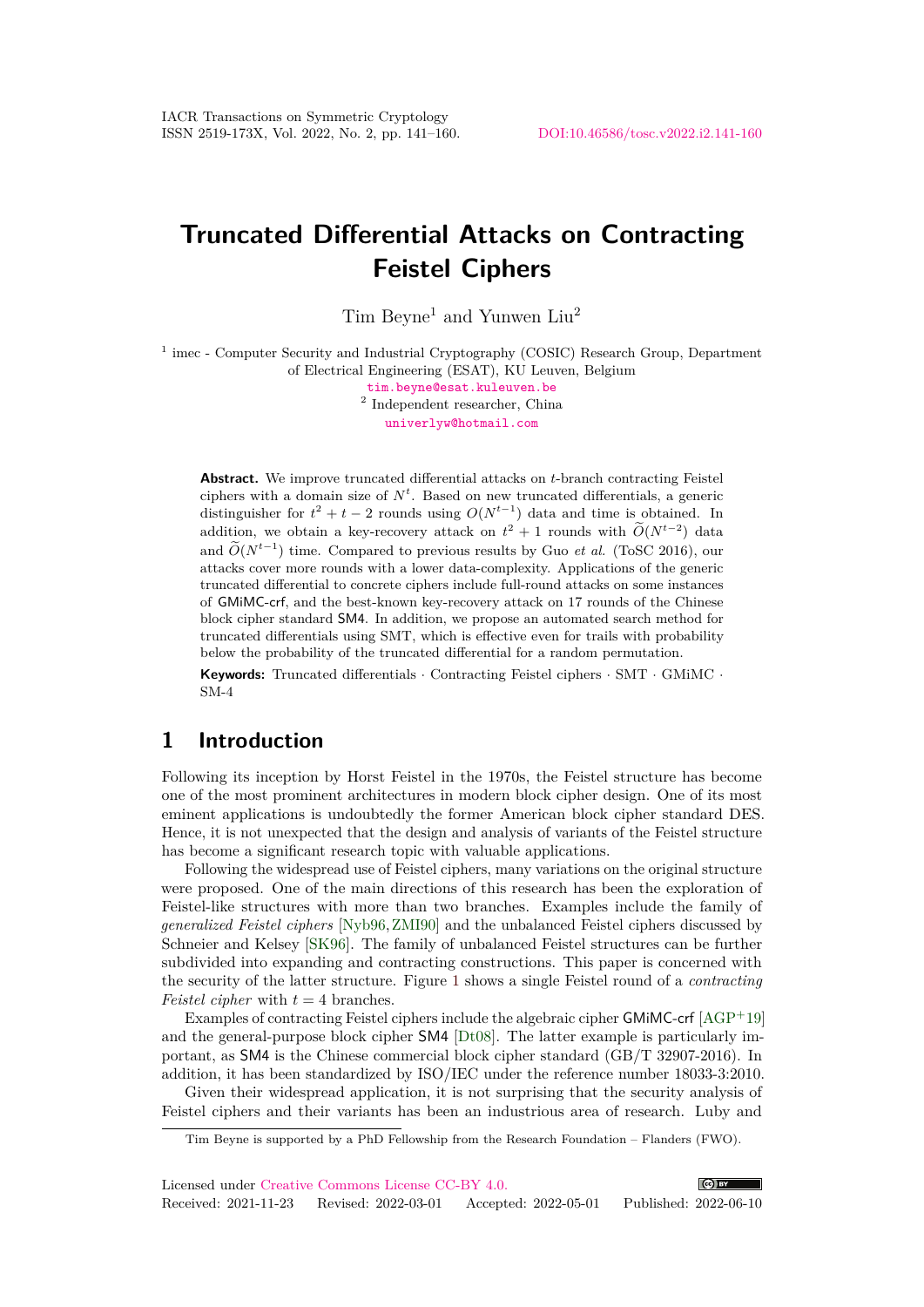<span id="page-1-0"></span>

**Figure 1:** One round of a contracting Feistel cipher with  $t = 4$  branches. The function  $F_i$ is a permutation and possibly key-dependent.

Rackoff [\[LR86\]](#page-18-1) were first to prove the indistinguishability of three-round Feistel ciphers with uniform random round functions. Yun, Park and Lee [\[YPL11\]](#page-19-2) proved the birthdaybound security of *t*-branch<sup>[1](#page-1-1)</sup> contracting Feistel ciphers with  $2t - 1$  rounds. However, from a practical point of view, optimal security is expected and desired if the number of rounds is large enough. Hence, several works have proposed generic attacks on contracting Feistel ciphers – thereby lower bounding the number of rounds necessary for security. In particular, Guo *et al.* [\[GJNS16\]](#page-18-2) describe meet-in-the-middle attacks on contracting Feistel ciphers. Patarin, Nachef and Berbain [\[PNB06\]](#page-18-3) analyze a more general contracting structure.

Differential cryptanalysis [\[BS91\]](#page-17-2) has proven to be one of the most successful tools in the security analysis of both concrete and generic Feistel structures. For example, the generic attacks of Patarin [\[Pat04\]](#page-18-4) on ordinary Feistel ciphers are based on differential cryptanalysis. The differential attack itself has also been extended and generalized in several ways. At FSE 1994, Knudsen [\[Knu95\]](#page-18-5) introduced a powerful extension known as *truncated differential cryptanalysis*.

In this paper, we analyze the security of generic contracting Feistel ciphers using truncated differentials. Our motivation for doing so is twofold. On the one hand, from the viewpoint of block cipher design, it is important to know the baseline number of rounds required for security. In other words: how many rounds does a *t*-branch contracting Feistel cipher need? On the other hand, new generic attacks may have an impact on the security of concrete ciphers such as GMiMC-crf and SM4. SM4 in particular has received a significant amount of dedicated cryptanalysis and given its status as both a domestic and international standard, further advances in its analysis would be of interest to observers.

**Contributions.** Improved generic attacks on contracting Feistel ciphers are obtained using truncated differential cryptanalysis. In particular, when the security-level is equal to the block size, we obtain distinguishers and key-recovery attacks on more rounds than previous works for any number of branches. As an immediate consequence, full-round attacks on some instances of GMiMC-crf are obtained. In addition, our attacks lead to the best-known key-recovery attack on 17-round SM4.

With respect to generic attacks, the main result of this paper is a distinguisher on  $t^2 + t - 2$  rounds of a contracting Feistel cipher with *t* branches and a domain of size  $N^t$ using  $O(N^{t-1})$  data and time. In addition, we obtain a key-recovery attack on  $t^2 + 1$ rounds requiring  $O(N^{t-2})$  data and  $O(N^{t-1})$  time. This is a significant improvement over the results of Guo *et al.* [\[GJNS16\]](#page-18-2). In particular, the key-recovery attacks of Guo *et al.* cover at most  $5t - 4$  rounds (assuming the key length is equal to the block length).

The starting point for our attacks is an iterated truncated differential for generic contracting Feistel ciphers. It is similar to a truncated differential for the expanding Feistel cipher GMiMC-erf [\[AGP](#page-17-0)<sup>+</sup>19] that was presented at CRYPTO 2020 [\[BCD](#page-17-3)<sup>+</sup>20]. The basic iterated differential covers at most  $t^2 - t - 2$  rounds. Our final  $(t^2 + t - 2)$ -

<span id="page-1-1"></span><sup>&</sup>lt;sup>1</sup>The number of branches *t* must be even in order to avoid a trivial differential distinguisher.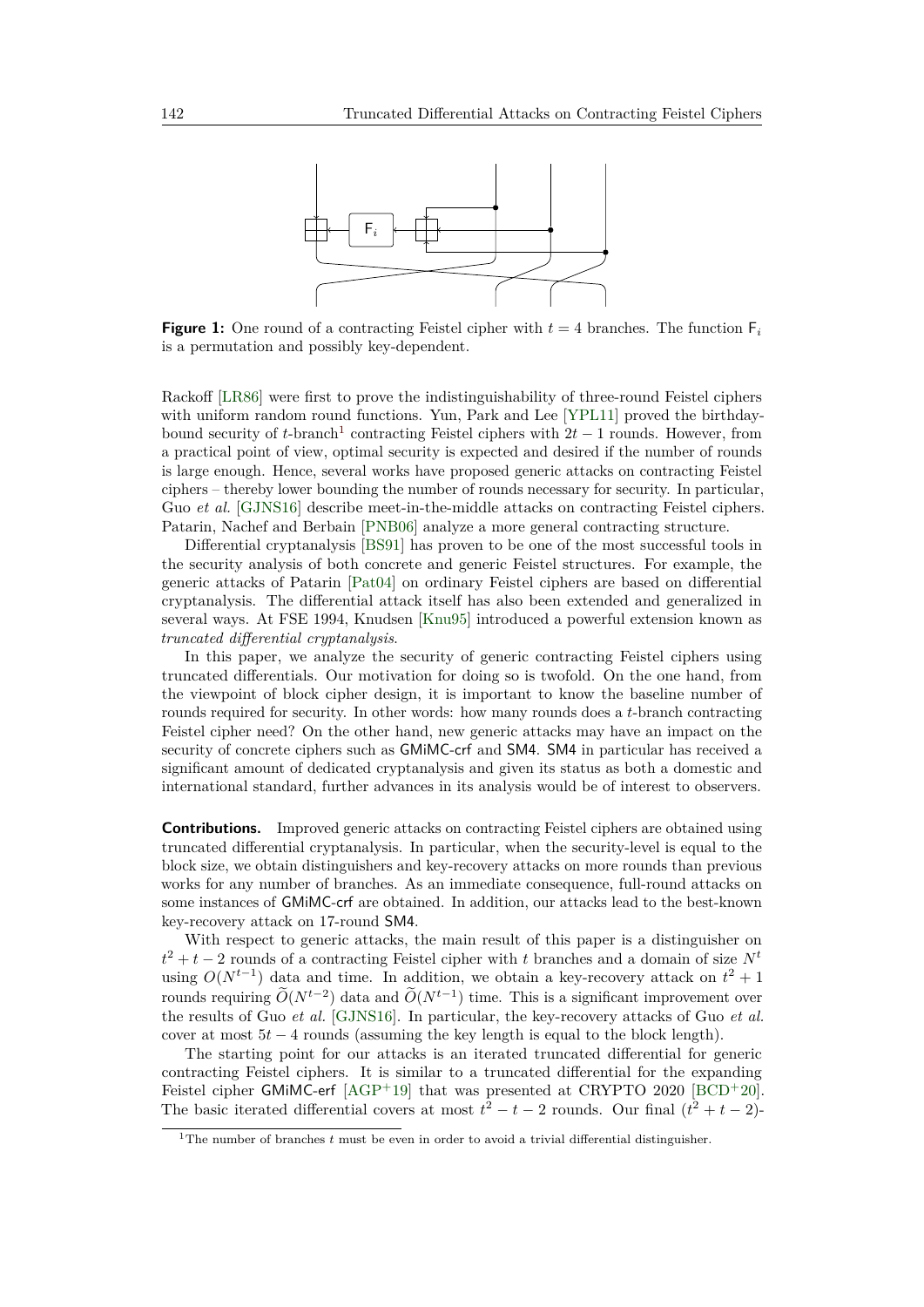round distinguisher is based on a different truncated differential that relies on several improvements not considered in previous work on contracting or expanding Feistel ciphers. In particular, we consider truncated differential trails whose probability  $p_{\text{trail}}$  is lower than their ideal probability  $p_{\text{ideal}}$ , take advantage of relations between input and output differences, and optimize the trade-off between the size of input structures and other parameters such as  $p_{\text{trail}}$  and  $p_{\text{ideal}}$ .

When applied to the algebraic cipher GMiMC-crf, the aforementioned attacks result in full-round distinguishers and key-recovery attacks for some instances. However, the practical relevance of these attacks may be relatively limited because most applications of GMiMC-crf use a relatively small number of branches *t* but a large *N*. In such cases, algebraic attacks become the dominant threat vector.

The data- and time-complexity of our 18-round distinguisher on SM4 are approximately  $2^{96}$ . For 17-round SM4, we obtain a key-recovery attack using  $2^{70}$  chosen plaintexts and 2<sup>99</sup> encryption operations. Although dedicated attacks on SM4 reach up to 23 rounds, their data- and time-complexity is extremely large. As will be argued in Section [6,](#page-15-0) our key-recovery attack is the best-known attack for 17 rounds. This is remarkable given the fact that our attacks do not use any details about the round function of SM4.

Finally, we show how the propagation of truncated differentials in a contracting Feistel cipher can be modelled as a Satisfiability Modulo Theories (SMT) problem. This allows us to show that the distinguishers we obtain for  $t = 4$  have optimal data-complexity. Importantly, our SMT model is able to analyze truncated differentials with  $p_{\text{trail}} \ll p_{\text{ideal}}$ . This is in contrast to previous methods, such as the MILP-based method from  $[BCD+20]$  $[BCD+20]$ . In addition, our model allows for dependencies between the input and output differences.

**Outline.** The main preliminaries are introduced in Section [2.](#page-2-0) The generic distinguishers are gradually built-up throughout the paper. We begin by exhibiting a new iterated truncated differential and deriving a basic distinguisher for  $t^2 - t - 1$  rounds in Section [3.](#page-4-0) In Section [4,](#page-9-0) improved truncated differential distinguishers are constructed. We optimize the selection of the input structure using dependencies between the input and output differences, and obtain distinguishers for  $t^2 + t - 2$  and  $t^2$  rounds. We show that our 16-round trail for  $t = 4$  is optimal using SMT in Section [4.2,](#page-12-0) and verify the distinguishers experimentally in Section [4.3.](#page-13-0) Key recovery attacks are discussed in Section [5.](#page-14-0) Section [6](#page-15-0) concludes by discussing the application of our attacks to GMiMC-crf and SM4.

### <span id="page-2-0"></span>**2 Preliminaries**

Throughout this paper, we let *U* be a finite-dimensional vector space over a finite field. Furthermore, let  $N = |U|$  denote the cardinality of the set *U*. That is,  $N = p^n$  with *p* a prime and *n* a positive integer.

**Contracting Feistel ciphers.** Contracting Feistel ciphers are a type of generalized unbal-anced Feistel structure. As illustrated in Figure [1](#page-1-0) for  $t = 4$ , a Feistel round of a contracting Feistel cipher  $R: U^t \to U^t$  with *t* branches is defined as  $R: (x_1, x_2, \ldots, x_t) \mapsto (y_1, y_2, \ldots, y_t)$ where

$$
y_i = x_{i+1}
$$
 for  $i = 1, 2, ..., t - 1$ ,  
\n $y_t = x_1 + F(x_2 + x_3 + ... + x_t)$ .

Here, F is called the round function of the contracting Feistel cipher and is often keydependent. The round function F can take various forms. For instance, the round function of SM4 has a Shark-like structure consisting of an S-box layer followed by a multiplication with an MDS matrix [\[Dt08\]](#page-17-1). For GMIMC-crf [\[AGP](#page-17-0)<sup>+</sup>19],  $F(x) = x^3$ , assuming *U* is a finite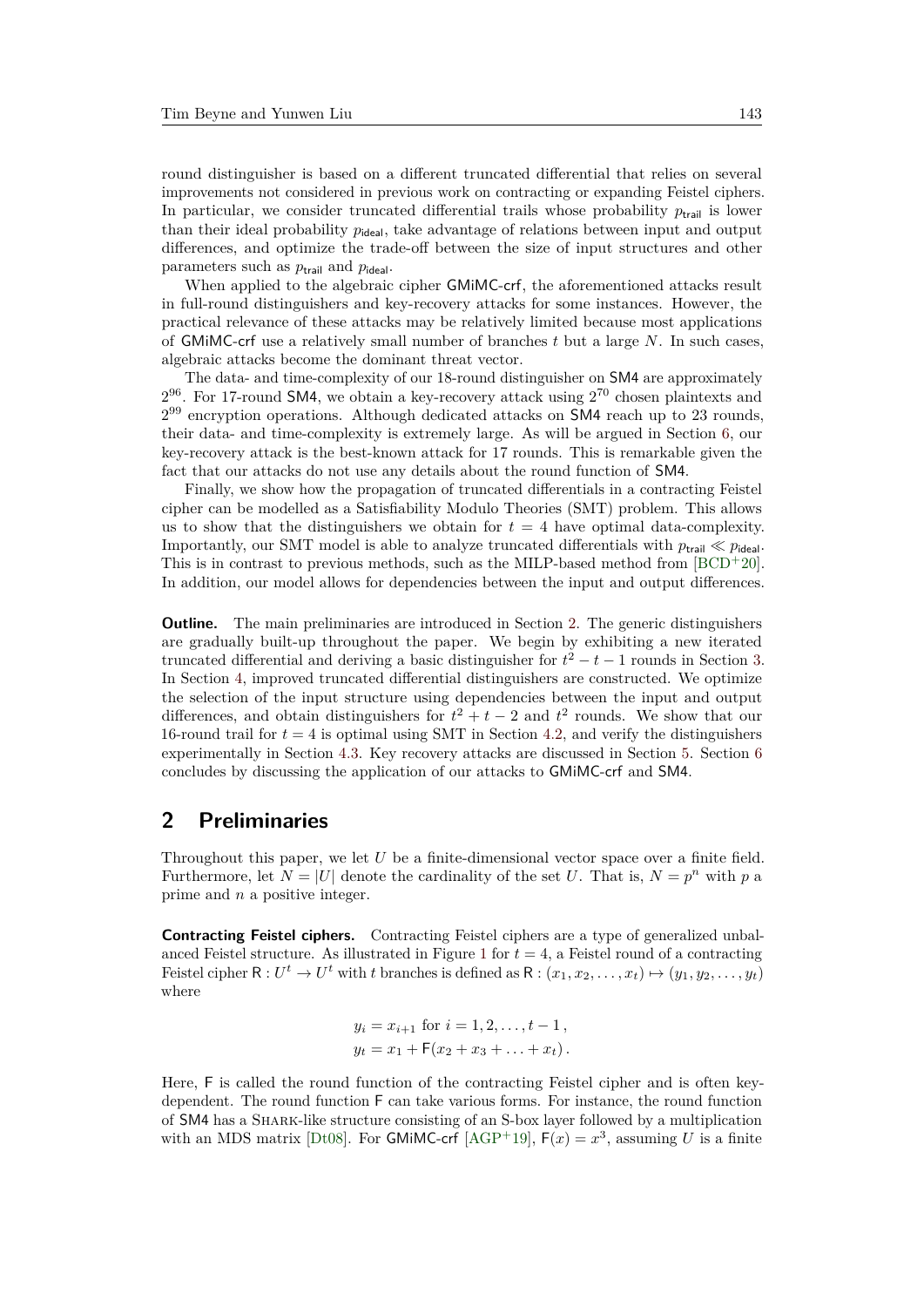field. Since the attacks in this paper are generic and do not exploit the inner structure of the round function and key schedule, we omit further details.

**Differentials.** For a function  $E: U^t \to U^t$  and input and output differences  $a, b \in U^t$ , the probability of a differential propagation from *a* to *b* through F is defined as (recall that  $|U| = N$ 

$$
\Pr[a \xrightarrow{E} b] = |\{x \in U^t \mid E(x+a) - E(x) = b\}|/N^t.
$$

The propagation  $a \to b$  is called a differential over F, and it gives a distinguishing property if the probability  $Pr[a \rightarrow b]$  is significantly larger than  $1/N<sup>t</sup>$ . Roughly speaking, one needs  $1/Pr[a \rightarrow b]$  queries to F to distinguish it from a random permutation.

**Truncated differentials.** An important extension of differential cryptanalysis is the socalled truncated differential attack, first proposed by Knudsen [\[Knu95\]](#page-18-5). In the following, we describe the most general form of truncated differentials. Let *A* and *B* be subsets of  $U^t$ . The probability of the truncated differential for  $E$  with input set *A* and output set *B* is defined by

$$
\Pr[A \stackrel{\mathsf{E}}{\longrightarrow} B] = \Pr[\mathsf{F}(\mathbf{x}) - \mathsf{F}(\mathbf{y}) \in B \mid \mathbf{x} - \mathbf{y} \in A],
$$

where **x** and **y** are independent uniform random variables on  $U^t$ . Equivalently,

$$
\Pr[A \stackrel{\mathsf{E}}{\longrightarrow} B] = \frac{1}{|A|} \sum_{a \in A} \Pr[\mathsf{E}(\mathbf{x} + a) - \mathsf{E}(\mathbf{x}) \in B].
$$

A truncated differential with  $A = B$  will be called iterative or iterated.

**Markov ciphers.** Directly evaluating the probability of a (truncated) differential over a block cipher is usually not feasible. However, using the iterated structure of most block ciphers and the Markov cipher assumption, one can approximate the probability of differentials by the probability of differential characteristics. Let  $E_k$  denote an  $r$  round block cipher with key  $k = (k_1, \ldots, k_r)$  and round functions  $R_{k_1}^1, R_{k_2}^2, \ldots, R_{k_r}^r$ . That is,

$$
\mathsf{E}_k = \mathsf{R}_{k_r}^r \circ \cdots \circ \mathsf{R}_{k_2}^2 \circ \mathsf{R}_{k_1}^1.
$$

The block cipher  $E_k$  with a random key **k** is called a Markov cipher [\[LMM91\]](#page-18-6) if for any *i* and  $a, b, x, y \in U^t$ ,

$$
\Pr[\mathsf{R}_{\mathbf{k}_i}^i(x+a) - \mathsf{R}_{\mathbf{k}_i}^i(x) = b] = \Pr[\mathsf{R}_{\mathbf{k}_i}^i(y+a) - \mathsf{R}_{\mathbf{k}_i}^i(y) = b],
$$

where the probabilities are only with respect to the random key **k***<sup>i</sup>* . This implies that the sequence of intermediate differences for a fixed input pair under  $E_k$  form a homogeneous Markov chain. Contracting Feistel ciphers such as SM4 and GMiMC-crf satisfy this property *when instantiated with independent round keys*.

A differential characteristic for  $E_k$  is a sequence of intermediate differences  $a_1 \rightarrow a_2 \rightarrow a_3$  $\cdots \to a_{r+1}$  such that  $a_i \to a_{i+1}$  is a differential for  $R_{k_i}$  for  $i = 1, \ldots, r$ . If  $E_k$  is a Markov cipher, then the probability of the differential characteristic  $a_1 \rightarrow a_{r+1}$  satisfies

$$
\Pr[a_1 \to a_2 \to \cdots \to a_{r+1}] = \prod_{i=1}^r \Pr[a_i \to a_{i+1}].
$$

Note that the above probability is with respect to the random key **k**. Equivalently, it is equal to the *key-averaged* probability of the differential characteristic. For the sake of completeness, we mention that the key-averaged probability of a differential  $a_1 \rightarrow a_{r+1}$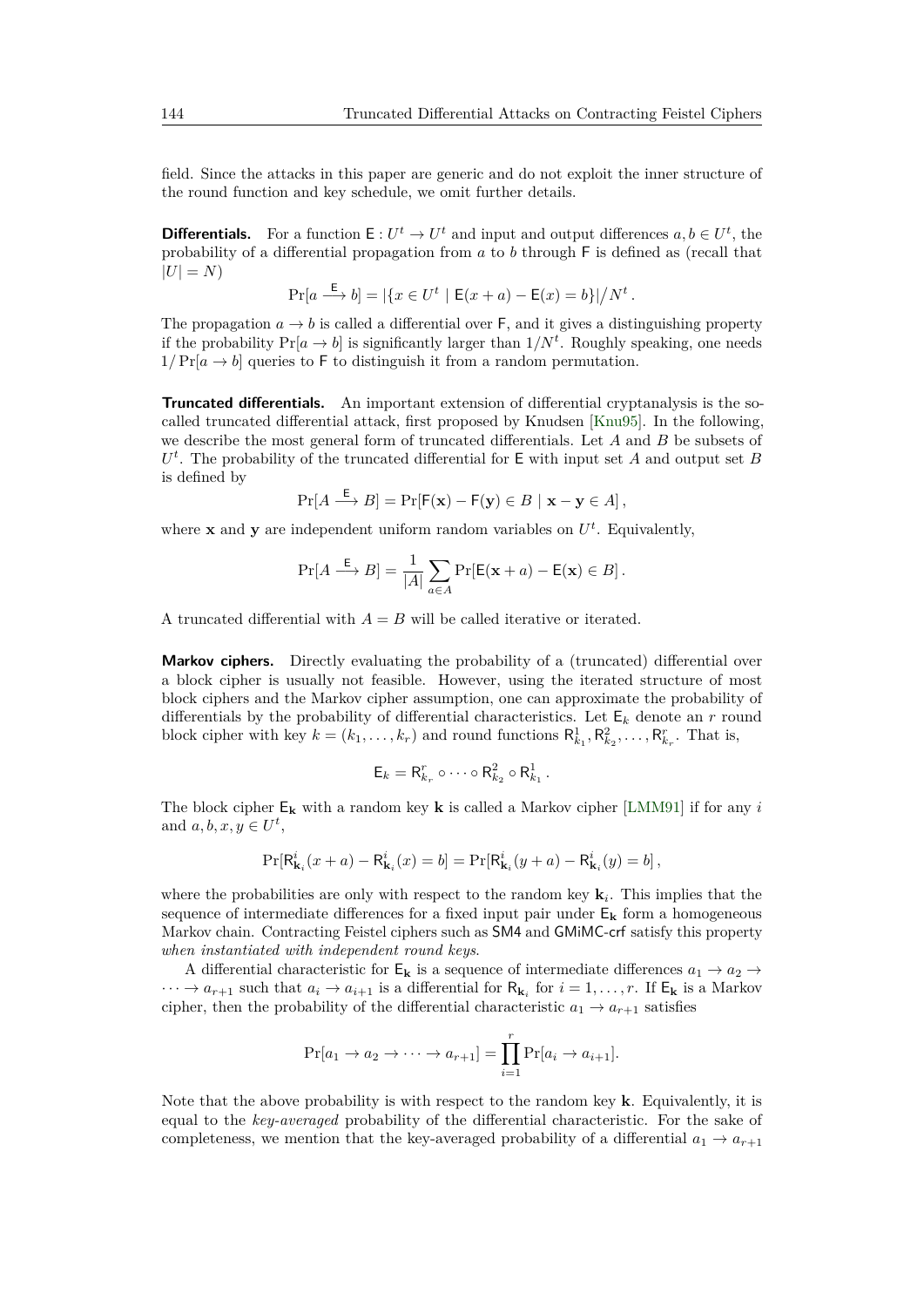for a Markov cipher  $E_k$  is the sum of the probabilities of all characteristics with input difference  $a_1$  and output difference  $a_{r+1}$ :

$$
\Pr[a_1 \xrightarrow{\mathsf{E}_{\mathbf{k}}} a_{r+1}] = \sum_{a_2, \dots, a_r \in U^t} \prod_{i=1}^r \Pr[a_i \to a_{i+1}].
$$

<span id="page-4-2"></span>**Input-output dependencies.** When dealing with truncated differentials, it is sometimes convenient to use dependencies between input and output differences. A simple example is the property that any input difference from a set *A* results in *the same* output difference, rather than just any difference in the set *A*.

A convenient way to describe such properties without leaving the usual framework for truncated differentials from above, is to consider the input-extended cipher  $\overline{\mathsf{E}}: U^t \times U^t \to$  $U^t \times U^t$  defined by  $(x, y) \mapsto (x, \mathsf{E}(y))$ . Indeed, if  $\overline{A} = \{(a, a) \mid a \in A\}$  and  $B \subseteq U^t \times U^t$ , then we have

$$
\Pr\left[\overline{A} \stackrel{\mathsf{E}}{\longrightarrow} B\right] = \Pr\left[\mathbf{x} - \mathbf{y}, \mathsf{E}(\mathbf{x}) - \mathsf{E}(\mathbf{y})\right) \in B \mid \mathbf{x} - \mathbf{y} \in A\right],
$$

with **x** and **y** uniform random on  $U^t$ . The right-hand side above is indeed the desired probability. Ordinary truncated differentials correspond to the case  $B = A \times C$  for some output difference set *C*.

# <span id="page-4-0"></span>**3 Basic Truncated Differential Distinguisher**

In Section [3.1,](#page-4-1) we exhibit a first *t*-round iterated truncated differential for generic contracting Feistel ciphers and show that it leads to interesting distinguishers. This truncated differential bears similarity to the truncated differential from  $[BCD+20, §5.2]$  $[BCD+20, §5.2]$  for the expanding Feistel cipher GMiMC-erf. A comparison with the latter attack and a previous truncated differential attack on GMiMC-crf is given in Section [3.2.](#page-7-0)

When iterated too many times, the probability of the aforementioned truncated differential trail drops below the probability of the truncated differential for uniform random permutations. However, it can be argued that it should still be possible to obtain a distinguisher as long as enough pairs are available. This observation is used in Section [3.3](#page-8-0) to show that the distinguisher from Section [3.1](#page-4-1) can cover more rounds.

#### <span id="page-4-1"></span>**3.1 An Iterated Truncated Differential Trail**

Figure [2](#page-5-0) shows an iterated truncated differential  $A \rightarrow A$  with  $A = \{(a, -a, 0, 0) \mid a \in U\}$ for four rounds of a contracting Feistel cipher with  $t = 4$  branches. The input difference is represented symbolically on each branch. For instance, the label *a* corresponds to an arbitrary nonzero input difference.

In the first round, the probability is one since the output difference  $b$  of  $F_i$  is arbitrary. The probability for the second round is  $1/(N-1) \sim 1/N$  on average, assuming that  $F_{i+1}$  is a uniform random permutation. Finally, the truncated differences in the third and fourth rounds propagate with probability one since  $a + b - a - b = 0$ .

A similar trail exists for any number of branches  $t > 4$ . In particular, one can simply set the rightmost  $t - 2$  $t - 2$  branches to zero. Since the trail in Figure 2 has the same input and output set, it can be iterated. For  $r$  divisible by  $t$ , we obtain an  $r$  round trail with probability  $p_{\text{trail}} = 1/(N-1)^{r/t} \sim 1/N^{r/t}$ .

For a random permutation, however, the probability of  $A \to A$  is  $p_{\text{ideal}} = (N-1)/(N^t -$ 1) ~  $1/N^{t-1}$ . Hence, if  $p_{\text{ideal}} = o(p_{\text{trail}})$ , one obtains an *r*-round distinguisher using approximately  $1/p_{\text{trail}} = N^{r/t}$  data. It follows that a *t*-branch contracting Feistel cipher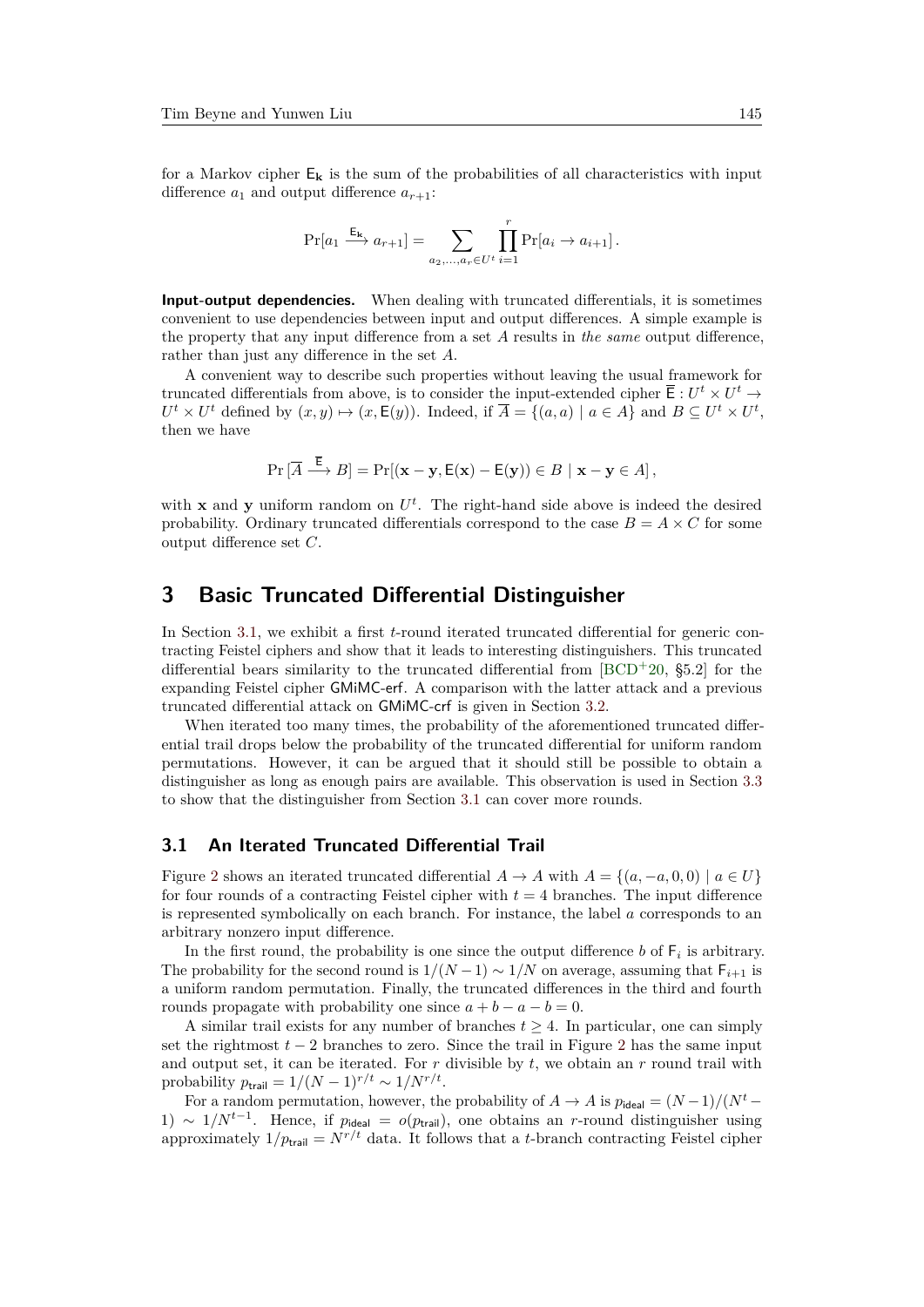<span id="page-5-0"></span>

**Figure 2:** Truncated differential for a contracting generalized Feistel cipher with  $t = 4$ branches. The probability of this trail is  $1/N$ . In characteristic two, the minus signs may be dropped.

must have  $r > t^2 - 2t$  rounds to be secure. Furthermore, the attack on  $t^2 - 2t$  rounds requires *Nt*−<sup>2</sup> data.

In fact, the above can be improved by prepending  $t-2$  rounds to the trail as shown in Figure [3](#page-6-0) for  $t = 4$ . Since this modification does not affect  $p_{\text{real}}$  or  $p_{\text{ideal}}$ , one obtains a distinguisher on  $t^2 - t - 2$  rounds with  $N^{t-2}$  data.

A further extension by appending at most *t*−2 rounds to the trail is possible. However, appending *s* rounds increases  $p_{\text{ideal}}$  to  $(N-1)/(N^{t-s}-1) \sim 1/N^{t-s-1}$ . Hence, appending rounds does not lead to an attack on more rounds. Nevertheless, for a smaller number of rounds, appending *t* − 2 rounds may lead to a lower data-complexity. Optimizing for the number of rounds, we obtain the following result.

<span id="page-5-1"></span>**Result 1.** *A generic contracting Feistel cipher with t branches and*  $t^2 - t - 2$  *rounds can be distinguished from a uniform random permutation with advantage* Θ(1) *using N<sup>t</sup>*−<sup>2</sup> *data.*

**Application to generic contracting Feistel ciphers.** Result [1](#page-5-1) implies that the number of rounds of a contracting Feistel cipher must scale quadratically with the number of branches. For a large enough number of branches, this is a significant improvement over the attacks by Patarin *et al.* [\[PNB06\]](#page-18-3) and Guo *et al.* [\[GJNS16\]](#page-18-2), who showed that the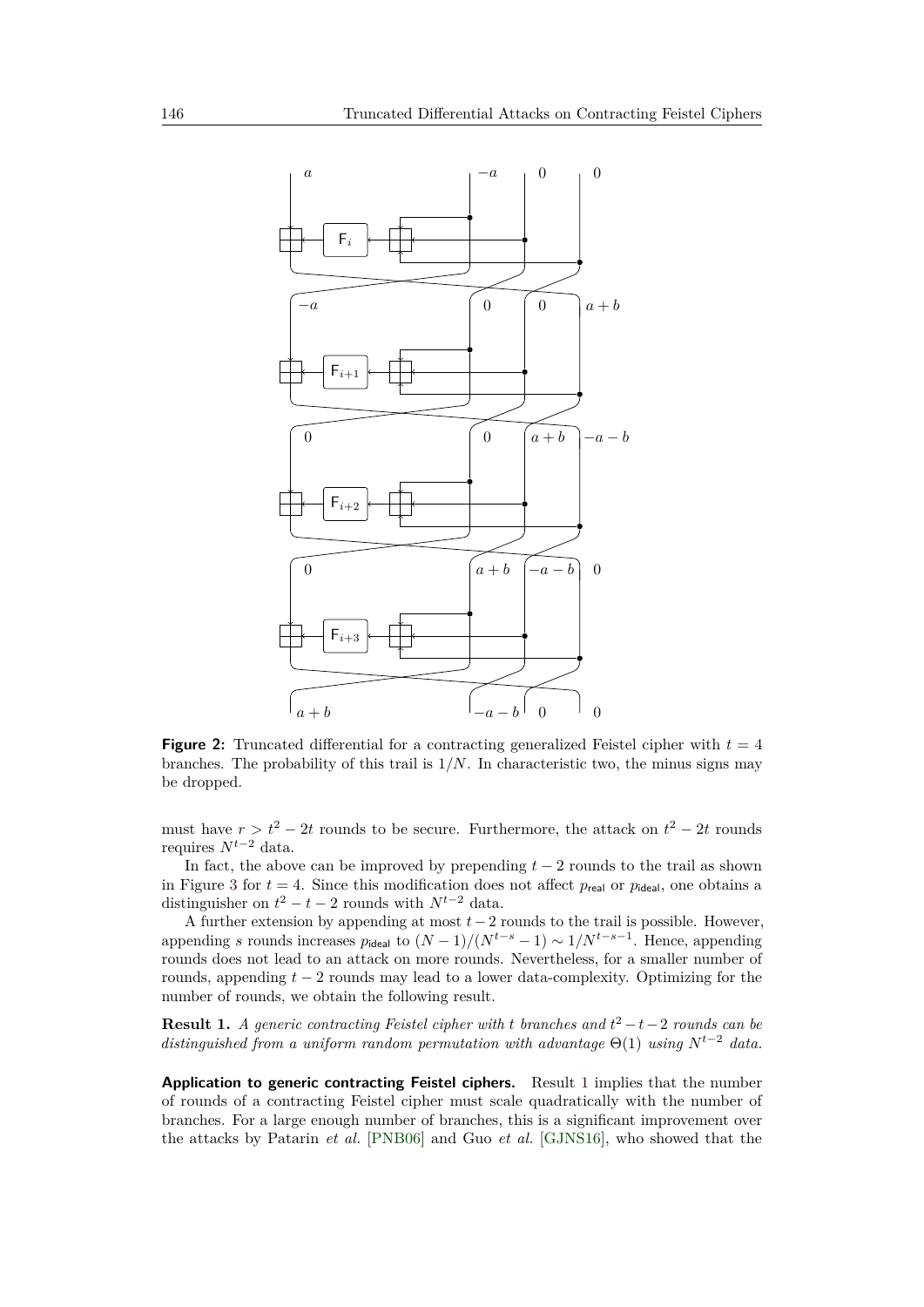<span id="page-6-0"></span>

**Figure 3:** Prepending *t* − 2 rounds to the trail from Figure [2](#page-5-0) with probability one. In characteristic two, the minus signs may be dropped.

number of rounds must scale linearly with the number of branches. However, note that for the most interesting applications small values of *t* are of particular importance. Hence, a more detailed comparison is necessary.

The distinguishers of Patarin *et al.* [\[PNB06\]](#page-18-3) consider a more general form of contracting Feistel ciphers, but cover at most 2*t* − 1 rounds. Hence, Result [1](#page-5-1) improves over this for all  $t \geq 4$ . Guo *et al.* [\[GJNS16\]](#page-18-2) describe key-recovery attacks up to  $5t - 4$  rounds when the key length is  $t \log_2 N$  bits. By guessing the last round key, The distinguisher above is easily adapted to a key-recovery attack on  $t^2 - t - 1$  rounds with time-complexity  $\widetilde{O}(N^{t-1})$ . Hence, Result [1](#page-5-1) improves over the attacks of Guo *et al.* [\[GJNS16\]](#page-18-2) for  $t > 6$ .

**Application to GMiMC-crf.** Result [1](#page-5-1) yields a full-round attack on some instances of GMiMC-crf  $[\text{AGP}^+19]$  with  $t \log_2 N$ -bit keys. Indeed, GMiMC-crf has roughly  $t(t+3)/2+1$ rounds when t is large compared to  $\log_2 N$ . To the best of our knowledge, this is the first result violating the security claims of GMiMC-crf – albeit not for the most practically relevant instances. In fact, in this setting, the number of rounds of GMiMC-crf is roughly determined by a truncated differential attack from  $[AGP^+19]$  $[AGP^+19]$ . An in-depth analysis of and comparison with the truncated attack from  $[AGP^+19]$  $[AGP^+19]$  is given in Section [3.2.](#page-7-0) The instances of GMiMC-crf with  $log_2 N$ -bit keys are less interesting, since they are vulnerable to a simple birthday-bound attack [\[Bon19\]](#page-17-4). However, our attacks are also applicable to these instances and would be the best-known attacks if the key-schedule of GMiMC-crf is modified to thwart the attack from [\[Bon19\]](#page-17-4).

Result [1](#page-5-1) leaves significant room for improvements. Importantly, even extensions by a number of rounds linear in *t* are relevant, since important examples such as SM4 have a small number of branches. A first improvement is the use of input structures. An affine space of dimension *d* over *U* contains  $N<sup>d</sup>(N<sup>d</sup> - 1)/2$  pairs. This allows reducing the amount of data. For example, for the truncated differential used in Result [1,](#page-5-1) one could reduce the data-complexity to 2*N<sup>t</sup>*−<sup>3</sup> in this manner. However, the number of rounds that can be distinguished does not increase as this is determined by the condition  $p_{ideal} = o(p_{trial})$ . A more careful selection of the truncated differential that takes into account the effect of input structures will lead to further improvements in Section [4.1.](#page-9-1) A further improvement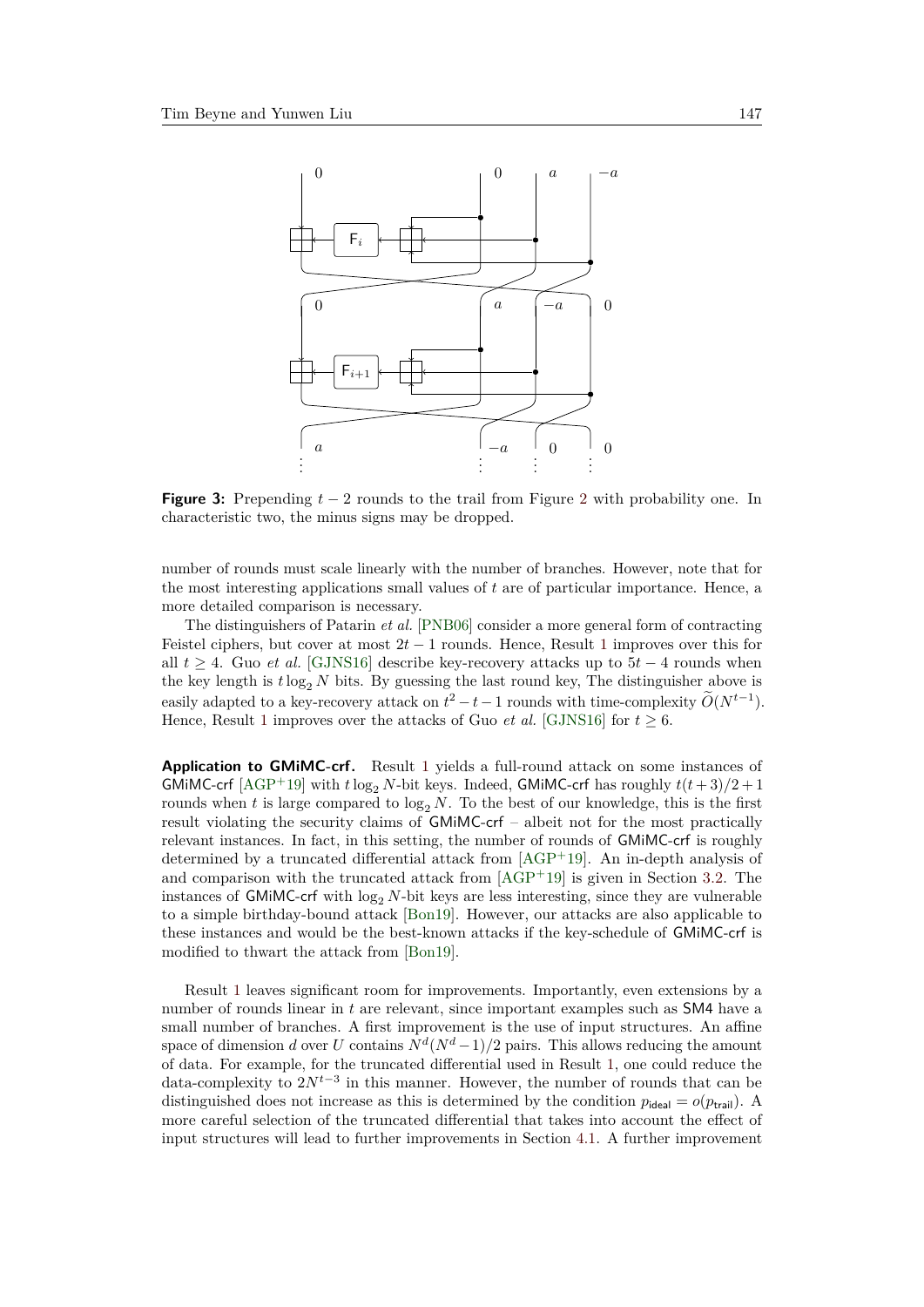is introduced in Section [3.3](#page-8-0) below, where a distinguisher with  $p_{\text{trail}} \leq p_{\text{ideal}}$  is proposed.

#### <span id="page-7-0"></span>**3.2 Comparison with Previous Distinguishers on GMiMC-crf/erf**

As mentioned above, the designers of GMiMC-crf also proposed a truncated differential attack on a smaller number of rounds  $[AGP<sup>+</sup>19, §4.2.1]$  $[AGP<sup>+</sup>19, §4.2.1]$ . Below, we re-evaluate the number of rounds covered by the latter attack and discuss how the distinguisher from Section [3.1](#page-4-1) improves over it. In addition, as discussed in the introduction, the iterated truncated differential from Section [3.1](#page-4-1) is similar to the truncated differential distinguisher on GMiMCerf from  $[BCD+20, §5.2]$  $[BCD+20, §5.2]$ . The second paragraph below discusses the relation between this distinguisher and the one from Section [3.1.](#page-4-1)

**GMiMC-crf.** The truncated differential trail proposed by the designers of GMiMCcrf  $[AGP+19, §4.2.1]$  $[AGP+19, §4.2.1]$  attempts to minimize the number of active S-boxes. Based on their analysis, the designers conclude that the trail extends to at most  $(t+1)[t/2 \times n/(n-1)] \approx$  $t(t+1)/2$  rounds with  $n = \log_2 N$ . An additional  $t-2$  rounds can be appended without decreasing  $p_{\text{trial}}$  or  $p_{\text{ideal}}$ . However, as shown below, this estimate is optimistic.

The truncated differential from  $[AGP^+19]$  $[AGP^+19]$  is obtained by iterating the  $(t + 1)$ -round truncated differential  $B \to B$  with  $B = \{(0, 0, \ldots, 0, b, -b) \mid b \in U \setminus \{0\}\}\.$  The authors analyzed the case  $U = \mathbb{F}_2^n$  and obtained a  $(t+1)$ -round probability of  $2/N^2$ . Their analysis is not quite generic because it assumes that the round function is differentially 2-uniform. For a generic contracting Feistel cipher, the probability is  $\sim 1/N^2$  instead. Making suitable adjustments, the analysis in [\[AGP](#page-17-0)<sup>+</sup>19] suggests that the truncated differential can be iterated  $t/2$  times since  $(N^2)^{t/2} \leq N^t$ . However, this is optimistic because  $p_{\text{ideal}} = 1/N^{t-1}$ rather than  $1/N<sup>t</sup>$ . In other words, only  $t/2-1$  iterations are possible if we require that  $p_{\text{ideal}} = o(p_{\text{trail}})$ . Appending  $t - 2$  rounds without decreasing  $p_{\text{trial}}$  or increasing  $p_{\text{ideal}}$  results in a distinguisher on  $(t/2-1)\times(t+1)+t-2=(t+3)(t-2)/2$  rounds. Using a distinguisher with  $p_{\text{train}} \leq p_{\text{ideal}}$  as in Section [3.3](#page-8-0) below and by taking advantage of input structures, an extension to  $t/2 \times (t+1) + t-2 = (t+4)(t-1)/2$  rounds might be feasible. However, such a distinguisher requires  $N<sup>t</sup>$  data and time and is not likely to achieve a high advantage.

For a large number of branches *t*, the generic distinguisher from Section [3.1](#page-4-1) covers twice as many rounds. This is despite the fact that it activates more S-boxes for the same number of rounds. However, the trail in Section [3.1](#page-4-1) benefits from the fact that it takes advantage of probabilistic conditions on the output differences of two consecutive round functions instead of just one.

**GMiMC-erf.** The truncated differential trail from Section [3.1](#page-4-1) for GMiMC-crf is similar to that for GMiMC-erf from  $[BCD+20, §5.5]$  $[BCD+20, §5.5]$ . GMiMC-erf is an expanding Feistel cipher, where the round function is applied to the first branch and the result is added to all other branches. The analysis in  $[BCD+20]$  $[BCD+20]$  was specific to GMiMC-erf, but it can be generalized to generic expanding Feistel ciphers. Both truncated differentials are iterative and rely on the condition that the output differences of two consecutive round functions are opposite. The *t*-round probability is 1*/N* in both cases. However, there are important differences in terms of the input structure size and  $p_{\text{ideal}}$ .

It is worth noting that expanding and contracting Feistel ciphers are dual constructions. Due to this, a truncated differential on one construction directly yields a multidimensional linear approximation for the other. The average-case duality between multidimensional linear and truncated differential cryptanalysis in turn results in a corresponding truncated differential for the same construction. However, it can be checked that the truncated differentials from Section [3.1](#page-4-1) and  $[BCD+20]$  $[BCD+20]$  are not dual to each other.

In the remainder of this paper, several improvements to the basic truncated differential from Section [3.1](#page-4-1) will be introduced. This includes the extension of the distinguisher to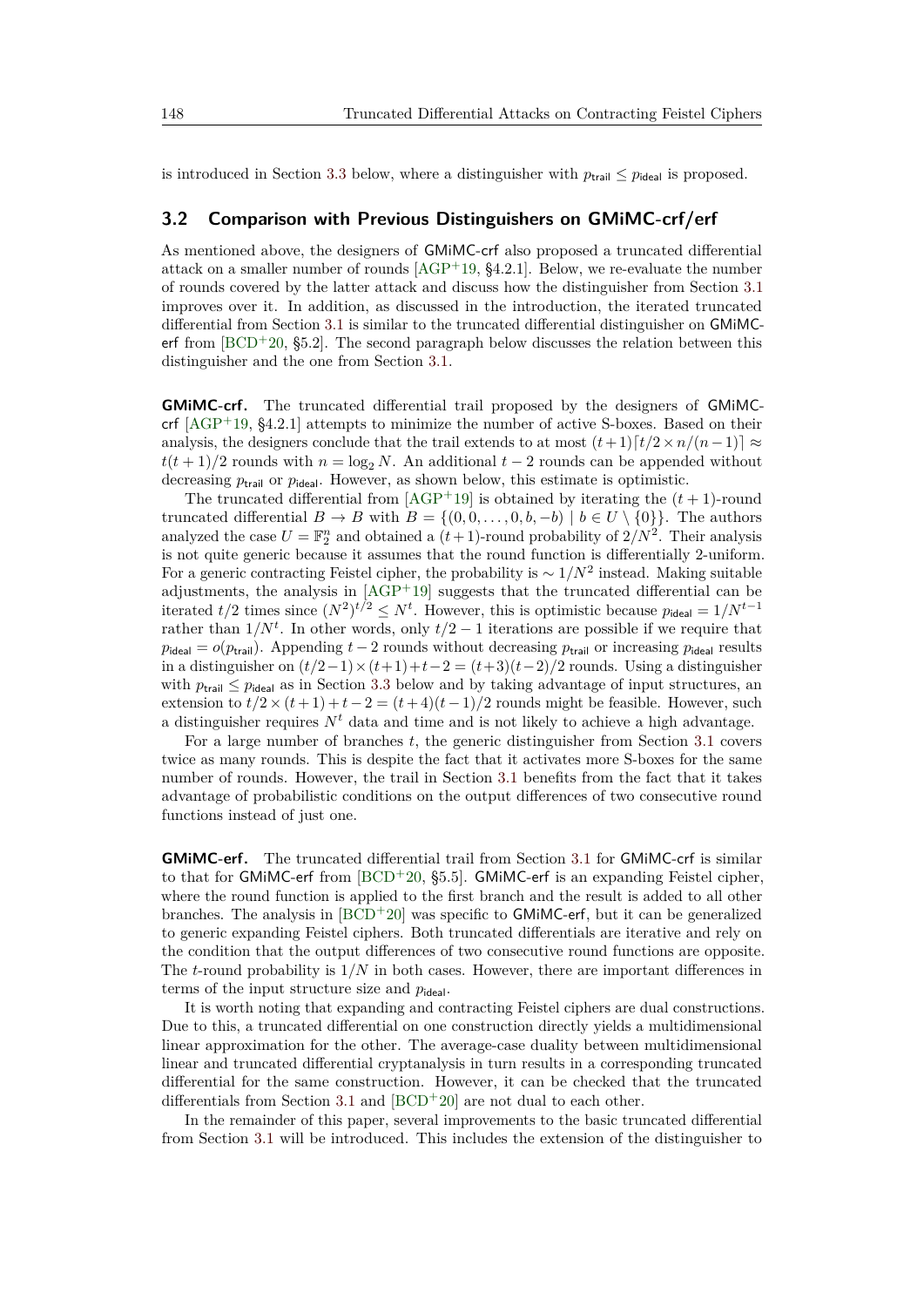the setting with  $p_{\text{trail}} < p_{\text{ideal}}$  in Section [3.3.](#page-8-0) In Section [4](#page-9-0) further improvements will be made, including taking more advantage of input structures and using dependencies between input and output differences. We believe that similar improvements might be useful for expanding Feistel ciphers. However, due to the lack of applications beyond GMiMC-erf, only contracting Feistel ciphers are considered in this paper.

### <span id="page-8-0"></span>**3.3** Extended Distinguisher with  $p_{\text{trail}} \leq p_{\text{ideal}}$

Even when the probability of a truncated differential trail is much lower than the ideal probability of the corresponding truncated differential, it is sometimes possible to obtain a distinguisher. Heuristically, the idea is that wrong pairs for a truncated differential trail behave as if they were encrypted under a uniform random permutation. Hence, one can argue that the true probability  $p_{\text{real}}$  of the truncated differential satisfies the folklore approximation

$$
p_{\text{real}} \approx p_{\text{trail}} + p_{\text{ideal}}(1 - p_{\text{trail}}) = p_{\text{ideal}} + p_{\text{trail}}(1 - p_{\text{ideal}}) \approx p_{\text{ideal}} + p_{\text{trail}}.
$$
 (1)

That is, one expects slightly more right pairs for the cipher than for a random permutation.

We now consider the data-complexity of a distinguisher with  $p_{\text{trail}} \ll p_{\text{ideal}}$ , and derive a distinguisher for more than  $t^2 - t - 2$  rounds based on exactly the same iterated truncated differential as in Section [3.1.](#page-4-1) This is possible because, as was just argued, this truncated differential has

<span id="page-8-1"></span>
$$
p_{\text{real}} - p_{\text{ideal}} \approx p_{\text{trail}} \sim 1/N^{r/t} \,. \tag{2}
$$

Suppose one encrypts *D* plaintext pairs with differences in the input set of the truncated differential. After encrypting these pairs under the cipher, we expect to obtain an average number of  $D_{\text{Preal}}$  pairs with a difference in the output set of the truncated differential. For a random permutation, the expected number of pairs is instead  $D_{p_{\text{ideal}}}$ . Moreover, the distribution of the number of right pairs under a random permutation is binomial with variance  $p_{\text{ideal}}(1 - p_{\text{ideal}})D \sim p_{\text{ideal}}D$  since  $p_{\text{ideal}} \ll 1$ . To obtain a distinguisher with advantage  $\Theta(1)$ , we require that the difference between the means of the real an ideal distribution of the number of valid pairs exceeds the standard deviation of the ideal distribution:

$$
D(p_{\text{real}} - p_{\text{ideal}}) \gg \sqrt{D p_{\text{ideal}}}\,.
$$

Rewriting the above, we obtain the estimate

<span id="page-8-2"></span>
$$
D \gg p_{\text{ideal}}/(p_{\text{real}} - p_{\text{ideal}})^2. \tag{3}
$$

For a more detailed derivation of this result including a proof that this is optimal, we refer the reader to Blondeau and Gérard [\[BG09\]](#page-17-5).

By [Equation 2](#page-8-1) and [Equation 3,](#page-8-2) we get  $D \gg p_{\text{ideal}} N^{2r/t}$  with  $p_{\text{ideal}} \sim 1/N^{t-1}$ . Hence, if the trail is iterated  $t-1$  times (once more than in Section [3.1\)](#page-4-1), we must have  $D = N^{t-1}$  pairs. After prepending  $t-2$  rounds with probability one, a distinguisher on  $t(t-1)+t-2 = t^2-2$ rounds is obtained. In fact, it is possible to improve upon this by appending one round at the end. This increases the ideal probability to approximately  $1/N^{t-2}$ , so that  $t^2 - 1$ rounds can be distinguished using  $N<sup>t</sup>$  pairs. Using an input structure of size  $N$ , these pairs can be obtained from roughly  $2N^{t-1}$  plaintexts. Note that iterating the truncated differential *t* times or appending one more round at the end of the trail is not worthwhile, since that would lead to a data-complexity of  $N^t$ .

<span id="page-8-3"></span>**Result 2.** *A generic contracting Feistel cipher with t branches and t* <sup>2</sup> − 1 *rounds can be distinguished from a uniform random permutation with advantage* Θ(1) *using N<sup>t</sup>*−<sup>1</sup> *data.*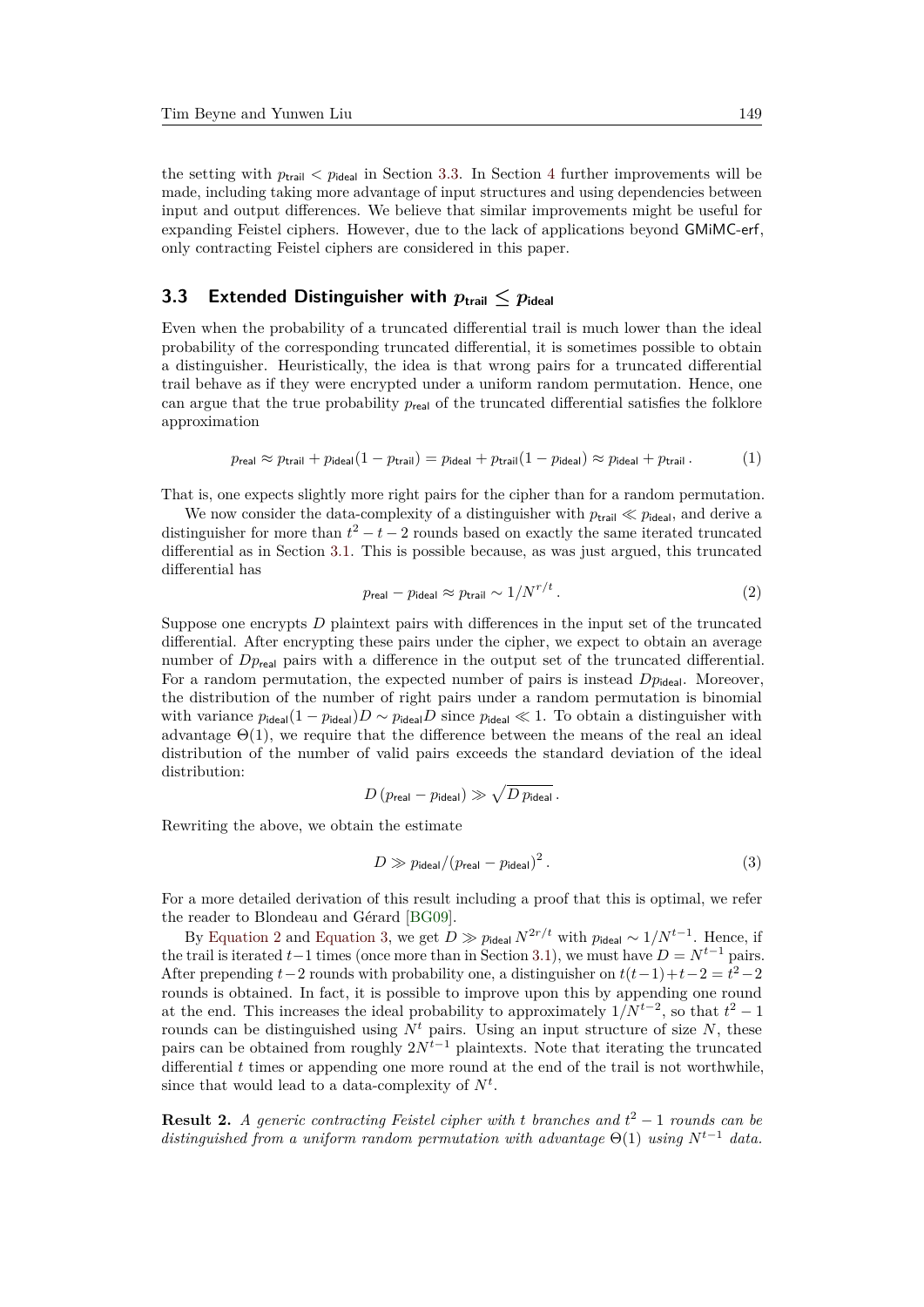Compared to Result [1,](#page-5-1) the distinguisher with  $p_{\text{trail}} \ll p_{\text{ideal}}$  covers  $t + 1$  more rounds. Unlike in Section [3.1,](#page-4-1) the limiting factor in further improvements is now the amount of pairs which can be obtained from the input space. Indeed, provided that one has a sufficiently large input structure, it would be possible to use more than  $N<sup>t</sup>$ . However, the trail we considered here had an input structure of size only *N*. In Section [4.1,](#page-9-1) truncated differentials that allow for bigger input structures will be introduced.

Finally, note that for  $t = 4$  (as for **SM4**), we now obtain a 15 round distinguisher with a data-complexity of  $N^3$ . This may be compared with the 16 round key-recovery attack of Guo *et al.* [\[GJNS16\]](#page-18-2) with a similar data-complexity. The distinguisher from Result [1](#page-5-1) can also be extended to a 16 round key-recovery attack, but it requires  $N^4$  partial decryption operations and hence offers only marginal advantage over exhaustive search.

# <span id="page-9-0"></span>**4 Improved Truncated Differential Distinguishers**

This section develops our final truncated differential attacks on generic Feistel ciphers. In Section [4.1,](#page-9-1) improvements to the distinguisher from Section [3](#page-4-0) are obtained by taking into account input structures and by allowing for dependencies between the input and output differences. As a result, we obtain distinguishers for *t* − 1 additional rounds with the same-data complexity (Result [3\)](#page-11-0). In Section [4.2,](#page-12-0) we develop an SMT model to show that (for  $t = 4$ ), these distinguishers are indeed optimal. We report on the experimental verification of our results in Section [4.3.](#page-13-0)

#### <span id="page-9-1"></span>**4.1 Input Structures and Input-Output Dependencies**

As discussed at the end of Section [3.3,](#page-8-0) the number of rounds that can be distinguished using the truncated differential from Section [3](#page-4-0) is primarily limited by the dimension of the input space. Indeed, if the dimension *d* of the input structure is large enough, then the number of pairs used in the attack can exceed  $N<sup>t</sup>$  while keeping the data- and time-complexity below *N<sup>t</sup>*. In particular, one can obtain up to  $N^d(N^d-1)/2 \sim N^{2d}/2$  pairs for each structure of size *N<sup>d</sup>* . A larger dimension *d* leads to a distinguisher for more rounds, *ceteris paribus*. In principle *d* can be up to  $t - 1$ , but the trade-off with the probability  $p_{\text{trail}}$  of the trail as well as the ideal probability  $p_{\text{ideal}}$  should be kept in mind. Note that when using structures, the time-complexity of the distinguisher is still equal to the data-complexity. Indeed, one can count the number of occurrences of the relevant parts of the output and store them in a table. After sorting, the number of valid pairs can be determined by iterating through the table once.

**Iterative truncated differential with larger** *d***.** In Figure [4,](#page-10-0) an iterative truncated differential for  $t = 4$  is shown. Whereas the truncated differential from Section [3](#page-4-0) had input structures of dimension one, the truncated differential in Figure [4](#page-10-0) has  $d = 2$ . Importantly, this is achieved by allowing dependencies between the input and output differences. Recall from Section [2,](#page-2-0) section [2,](#page-4-2) that this can be described formally by considering the inputextended cipher. The probability of the four-round trail in Figure [4](#page-10-0) is ∼ 1*/N*, and the ideal probability is  $p_{\text{ideal}} \sim 1/N^3$ .

The trail from Figure [4](#page-10-0) can be generalized to *t* branches by considering the following input difference structure:

$$
(a_1, a_2,..., a_{t-2}, b, b)
$$
 such that  $\sum_{i=1}^{t-2} a_i = -b$ ,

with  $a_1, \ldots, a_{t-2}, b \in U$  not all zero. Like the trail from Section [3,](#page-4-0) this iterated trail covers *r* rounds with  $p_{\text{trail}} \sim 1/N^{r/t}$  for *r* a multiple of *t*. Furthermore, the input structure has dimension  $d = t - 2$  and  $p_{\text{ideal}} \sim 1/N^3$ .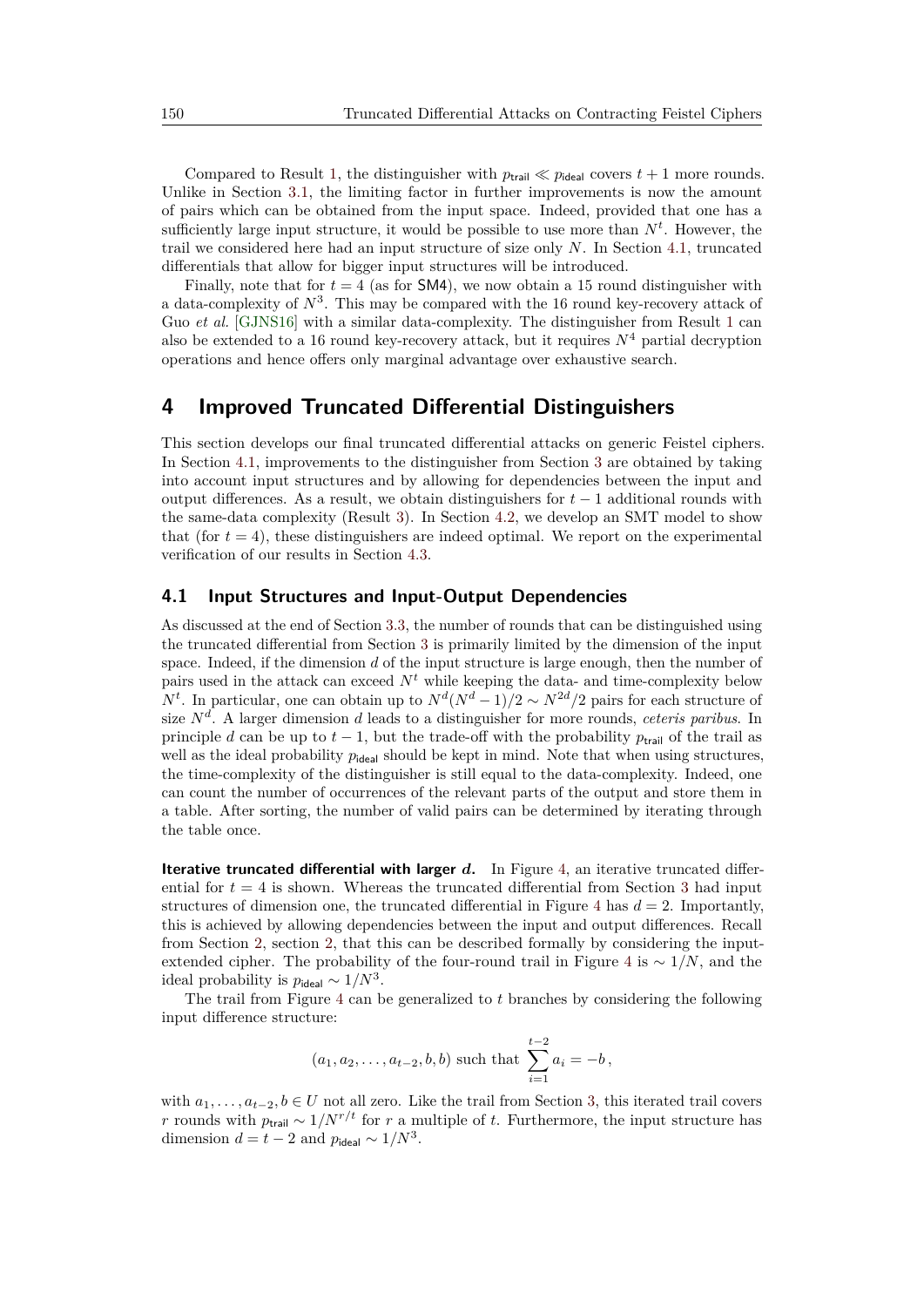<span id="page-10-0"></span>

**Figure 4:** Truncated differential for a contracting generalized Feistel cipher with  $t = 4$ branches. The probability of this trail is 1*/N*. In characteristic two, the minus signs may be dropped.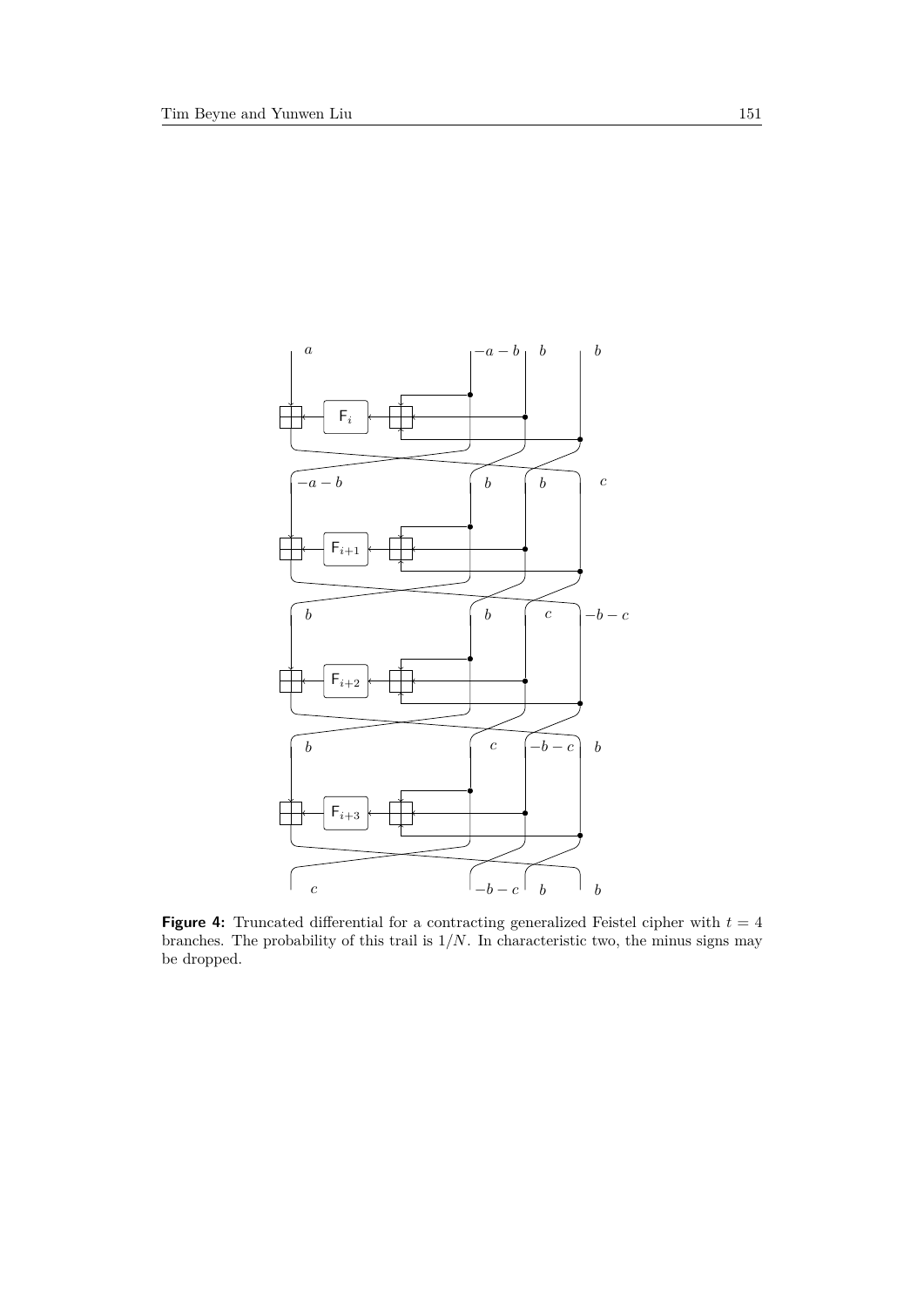There are several ways to extend the iterative trail from above by additional rounds, such as prepending two rounds or appending *t* − 2 rounds. However, extending the number of rounds is not necessarily optimal as it may lead to a smaller *d* or a higher ideal probability  $p_{ideal}$ . The next paragraph analyzes the available trade-offs in detail.

**Trade-off analysis.** Suppose we iterate the trail from Figure [4](#page-10-0) *m* times, covering *m t* rounds. Further assume that when the trail is deterministically extended by *s* rounds, the input structure dimension is *d* and let *i* be an integer such that  $p_{\text{ideal}} \sim 1/N^i$ . As discussed in Section [3.3](#page-8-0) on eq. [\(3\)](#page-8-2), the number of pairs *D* required for the attack is then

$$
D \sim p_{\text{ideal}}/(p_{\text{real}} - p_{\text{ideal}})^2 = N^{2m-i} \,,
$$

since  $p_{\text{real}} - p_{\text{ideal}} \sim 1/N^m$ . Since the maximum number of pairs that can be obtained is  $N^{t-d} N^d (N^d - 1)/2 \sim N^{t+d}/2$ , we must have  $D \ll N^{t+d}$ . Hence,  $2m - i \leq t + d$  or equivalently  $m \leq (t + d + i)/2$ . It follows that the number of rounds *r* that can be distinguished satisfies

<span id="page-11-1"></span>
$$
r \le t \left\lfloor \frac{t+d+i}{2} \right\rfloor + s \,. \tag{4}
$$

This bound is tight. If  $2m \geq 2d+i$ , then the corresponding data-complexity is  $N^d N^{2m-i-2d}$ *N*<sup>2*m*−*d*−*i*</sub>. Otherwise, the data-complexity is approximately  $N^{m-i/2}$ .</sup>

We now consider the possible trade-offs for the iterative trail introduced above. Note that it is always possible to prepend two rounds to the trail, without affecting the trail probability or  $p_{ideal}$ . If no further rounds are appended, then  $i = 3$  as discussed above. It then follows from [Equation 4](#page-11-1) with  $s = 2$  and  $d = t - 2$  that  $r = t\lfloor t + 1/2 \rfloor + 2 = t^2 + 2$ rounds can be distinguished using  $N^{t-1}$  data. If instead an additional  $t-2$  rounds are appended, then  $i = 2$  and  $s = t$ . Hence, [Equation 4](#page-11-1) yields a distinguisher on  $r = t^2 + t$ rounds with  $N<sup>t</sup>$  data. This data-complexity is only marginally acceptable. If we choose  $m = t - 1$  instead of  $m = t$ , then a distinguisher for  $t^2$  rounds with  $N^{t-2}$  data is obtained. It is also possible to append  $t-1$  rounds, but this yields  $i=1$  and is not worthwhile.

Alternatively, it is possible to use a slightly larger input structure. Indeed, consider input differences of the following form:

$$
(a_1, a_2, \ldots, a_{t-2}, b, b),
$$

with  $a_1, \ldots, a_{t-2}, b \in U$  not all zero. This is an input structure of dimension  $d = t - 1$ . Importantly, this can be connected to the iterative trail from above with probability ∼ 1*/N*. With the input structure above, it is not possible to prepend rounds without decreasing *d*. If no rounds are appended, then  $i = 3$  and  $s = 0$ . Hence, [Equation 4](#page-11-1) yields that there is a distinguisher on  $t[t+1] = t^2 + t$  rounds with  $N^t$  data. Again, the data-complexity of this distinguisher is only marginally acceptable. Choosing  $m = t$  instead, a  $t^2$ -round distinguisher with lower data-complexity is obtained. However, since  $2t < 2(t-1) + 3$ , the data-complexity is  $N^{t-1.5}$  – higher than for the  $t^2$ -round distinguisher from above. Finally, suppose we append  $t - 2$  rounds such that  $i = 2$  and  $s = t - 2$ . By [Equation 4,](#page-11-1) one can then distinguish up to  $t|t + 1/2| + t - 2 = t^2 + t - 2$  rounds with  $N^{t-1}$  data.

**Overview of the best distinguishers.** Summarizing the results from the trade-off analysis, we obtain Result [3.](#page-11-0) Note that these distinguishers cover more rounds than those mentioned in Results [1](#page-5-1) and [2.](#page-8-3) More importantly, they improve over previous generic attacks on contracting Feistel ciphers for any number of branches.

<span id="page-11-0"></span>**Result 3.** *For a generic contracting Feistel cipher with t branches, we have the following distinguishers from a uniform random permutation:*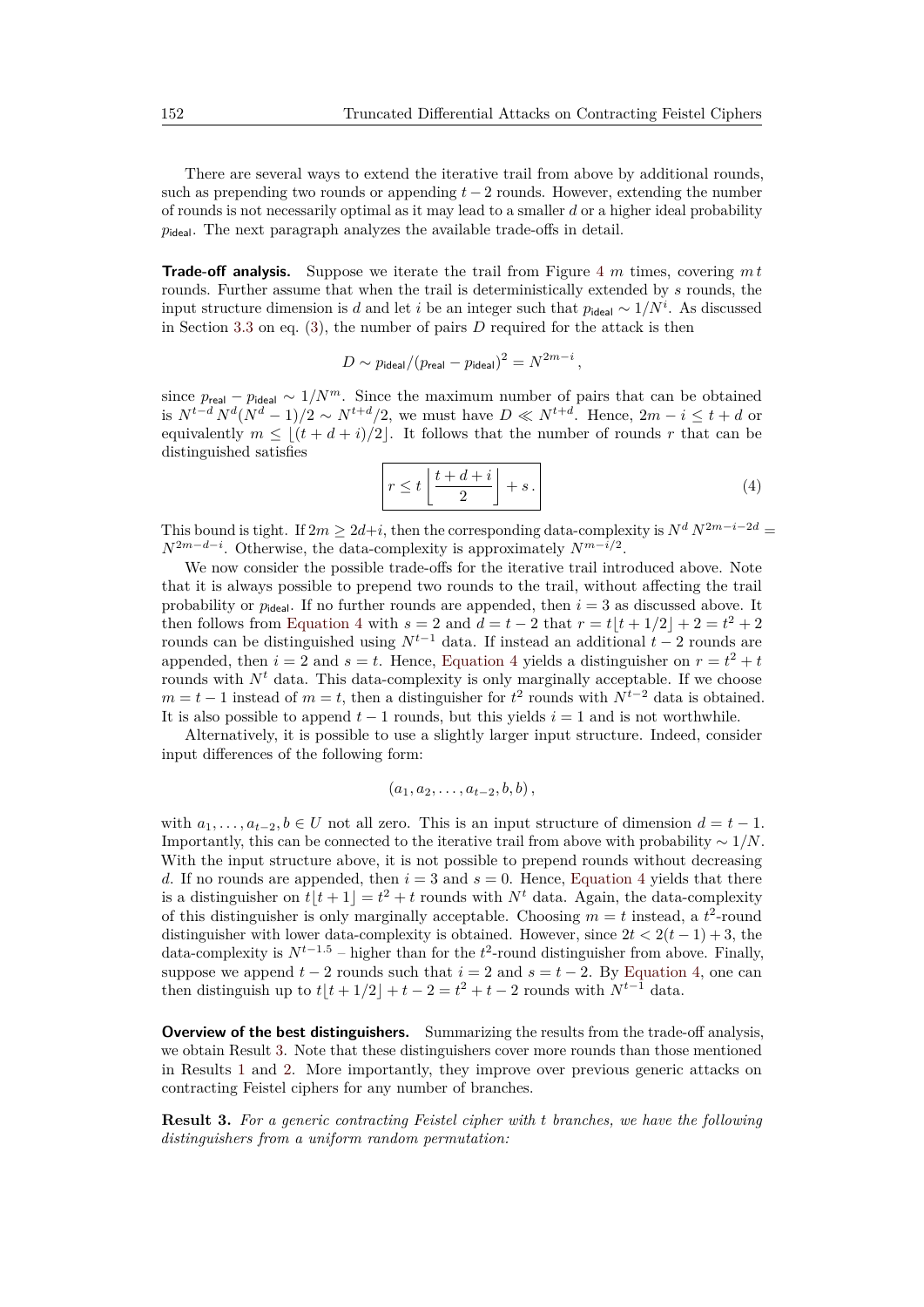- $\bullet$   $t^2 + t 2$  *rounds* using  $N^{t-1}$  *data,*
- *t* 2 *rounds using Nt*−<sup>2</sup> *data.*

*Each of these distinguishers achieves an advantage of* Θ(1)*.*

The case  $t = 4$  is of particular relevance, since the corresponding results yields a distinguisher on 16 rounds of SM4 with  $2^{64}$  data and time and on 18 rounds with  $2^{96}$ data and time. In Section [5,](#page-14-0) it will be discussed how the distinguishers in Result [3](#page-11-0) can be turned into key-recovery attacks on slightly more rounds. It will be demonstrated in Section [6](#page-15-0) that this leads to the best-known key-recovery attack on 17-round SM4.

#### <span id="page-12-0"></span>**4.2 Modelling Truncated Differentials using SMT**

In this section, we show how to model the propagation of truncated differentials through a generic contracting Feistel cipher as a Satisfiability Modulo Theories (SMT) problem. For simplicity, we restrict ourselves to the case with base field  $\mathbb{F}_2$ . An important feature of the model is that it can be used to find distinguishers with  $p_{\text{trial}} \ll p_{\text{ideal}}$ . In addition, relations between the input and output variables are accounted for. This is important to verify the distinguishers from Section [4.1.](#page-9-1) To automate the process of finding truncated differentials by SMT solving, we need to model the truncated differences and the corresponding transition rules by properly defined variables and constraints. Our implementation is based on PYBOOLECTOR [\[NPB14\]](#page-18-7) and is available at [https://homes.esat.kuleuven.](https://homes.esat.kuleuven.be/~tbeyne/contracting-feistels.zip) [be/~tbeyne/contracting-feistels.zip](https://homes.esat.kuleuven.be/~tbeyne/contracting-feistels.zip).

**Variables.** For each nonzero truncated difference in our model, it is either a new variable or a linear combination of previous variables. In order to simplify checking linear (in)dependence, we use a bitvector variable to represent the truncated difference on each branch. The zero bitvector represents the zero difference. However, nonzero bitvectors do not correspond to a specific difference and should be thought of as symbolic variables.

Specifically, a bitvector with Hamming weight one represents a free variable, *i.e.* one that is not a linear combination of other variables. Linearly independent truncated differences are represented by distinct bitvectors. Truncated differences that are linear combinations of other differences (with coefficients zero or one, as we work over  $\mathbb{F}_2$ ) can then be represented by a bitvector with Hamming weight two or higher.

The length of the bitvectors is determined by the maximum number of free variables. Specifically, the truncated differences for an *r*-round *t*-branch contracting Feistel structure contain at most  $r + t$  independent variables, including the input differences and the output differences of the round functions  $F_i$  with  $i = 1, \ldots, r$ . Hence, bitvectors of length  $r + t$ are sufficient.

Finally, the model keeps track of the probabilities  $p_{\text{trail}}$  and  $p_{\text{ideal}}$  and represents them by their integer weights wt( $p_{\text{trail}}$ ) and wt( $p_{\text{ideal}}$ ) such that  $p_{\text{trail}} \sim 1/N^{\text{wt}(p_{\text{trail}})}$  and  $p_{\text{ideal}} \sim 1/N^{\text{wt}(p_{\text{ideal}})}$ . In addition, the probability  $p_i$  of the truncated differential in round *i* of the trail has weight wt $(p_i)$ . If a probability is zero, we formally denote its weight by  $\infty$ . Within the SMT model, infinite weights are excluded by appropriate constraints.

**Constraints.** Under the Markov cipher assumption, the average trail probability satisfies  $p_{\text{trail}} = \prod_{i=1}^{r} p_i$ . Equivalently, the weights must satisfy the constraint

$$
\mathrm{wt}(p_{\mathrm{trail}}) = \sum_{i=1}^r \mathrm{wt}(p_i) .
$$

Based on the above, additional constraints for  $\mathsf{wt}(p_{\mathsf{trail}}) \neq \infty$  are relatively easy to deduce. To ensure that  $p_{\text{trail}} \neq 0$ , the first  $t-1$  branches of each output difference must equal the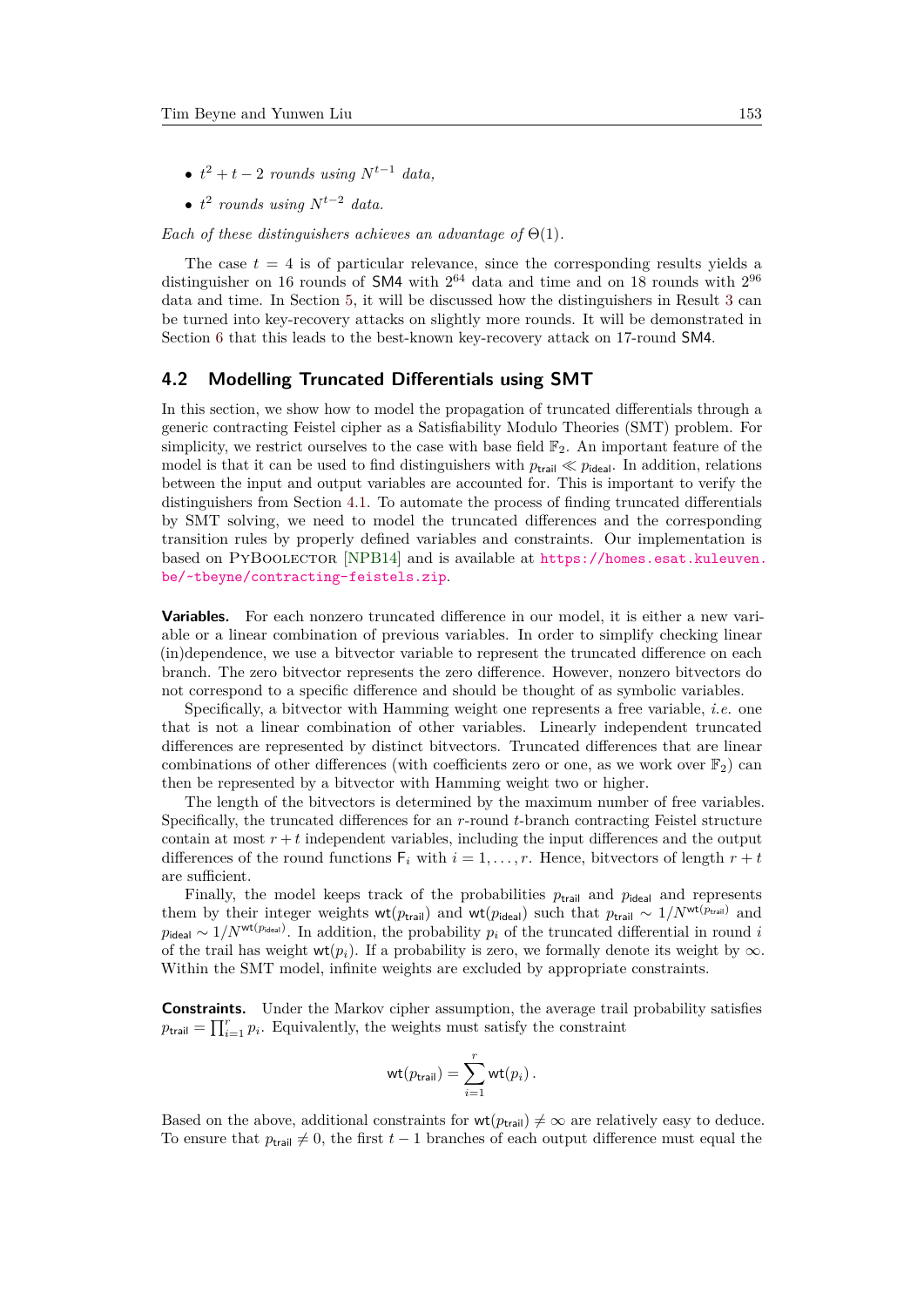last *t* − 1 branches of the output difference. Furthermore, since the round function is a permutation, the output difference of the round function is zero if and only if the input difference, *i.e.* the exclusive or of the bitvectors representing the rightmost *t* − 1 input branches, is zero. The weight  $wt(p_{\text{trail}})$  is then equal to the number of round function output differences that are zero or have Hamming weight at least two (a linear combination of other variables).

If  $p_{\text{trial}} < p_{\text{ideal}}$ , additional constraints are necessary to avoid trivially invalid trails. In particular, we require that at least one branch of the differences in each round is a linear combinations of the differences in preceding branch differences in that round or the input-branch differences. Linear dependence is modelled recursively.

Finally, we add suitable constraints for  $wt(p_{ideal})$  by recursively determining the number of output variables that are independent of the input variables and previous output variables.

**Proving optimality using SMT.** Using the SMT model introduced above, we are able to verify the correctness of the differential distinguishers from Section [4.1.](#page-9-1) To this end, we place a constraint on the trail weight for fixed values of the input structure dimension and the ideal weight and iteratively increase its value until the problem is found to be satisfiable. Alternatively, it is possible to optimize the overall weight directly, by modelling the data-complexity formula from Section [4.1](#page-9-1) within the SMT problem.

For  $t = 4$  and  $r = 16$ , we obtain the best possible truncated differential distinguishers (in terms of data-complexity) for all possible values of the input structure size  $d \in \{1, 2, 3\}$ and ideal weight  $i \in \{1, 2, 3\}$  within 100 minutes on a standard personal computer. The distinguisher from Result [3](#page-11-0) was one of several solutions with data-complexity  $N^2$ . No distinguishers with a lower data-complexity were found.

#### <span id="page-13-0"></span>**4.3 Experimental Verification**

In this section we experimentally verify the generic distinguishers from Result [3](#page-11-0) for  $t = 4$ and  $N = 2^8$ . Let  $\lambda = p_{\text{ideal}}D$  when the distinguisher (implicitly) generates D pairs. Let  $\bf{X}$  be a random variable counting the number of right pairs when the distinguisher is evaluated on a random permutation. If the distinguisher uses a threshold value  $\tau \sqrt{\lambda}$ , then the false-positive rate is

$$
P_{\mathsf{F}} = \Pr\left[\mathbf{X} \ge \lambda + \tau \sqrt{\lambda}\right] = \Pr\left[\mathbf{X} \ge (1 + \tau/\sqrt{\lambda})\lambda\right].
$$

Since  $P_F$  is the sum of *D* independent Bernoulli random variables with probability of success  $p_{\text{ideal}}$ , it follows from the multiplicative Chernoff bound that for  $\tau \leq \sqrt{\lambda}$ ,

<span id="page-13-1"></span>
$$
P_{\mathsf{F}} \le e^{-\tau^2/3} \,. \tag{5}
$$

Choosing  $\tau = 2$ , we find that the false-positive rate satisfies  $P_F \le 0.26$ . For  $\tau = 3/2$ , we get  $P_F \leq 0.47$ .

Figure [5](#page-14-1) shows the results of the experiments for  $t = 4$  and  $N = 2<sup>8</sup>$ . The estimated success probabilities are shown for  $\tau = 2$  (for  $r = 16$ ) or  $\tau = 3/2$  (for  $r = 18$ ), *i.e.* a false-positive rate which is at most 26% or 47%. For  $r = 16$ , each datapoint is based on 1000 evaluations of the attack on a contracting Feistel cipher with uniform random round functions. For  $r = 18$ , each estimate is based on 100 experiments.

As expected, the success probability gradually increases when more structures are used. The experiments show that achieving a high success probability requires slightly more than  $N^2$  (for  $r = 16$ ) or  $N^3$  (for  $r = 18$ ) data. Note that the success probabilities shown in Figure [5](#page-14-1) do not represent the maximal advantage that can be achieved using these distinguishers, since the trade-off between  $P_F$  and the success probability was not optimized for these experiments.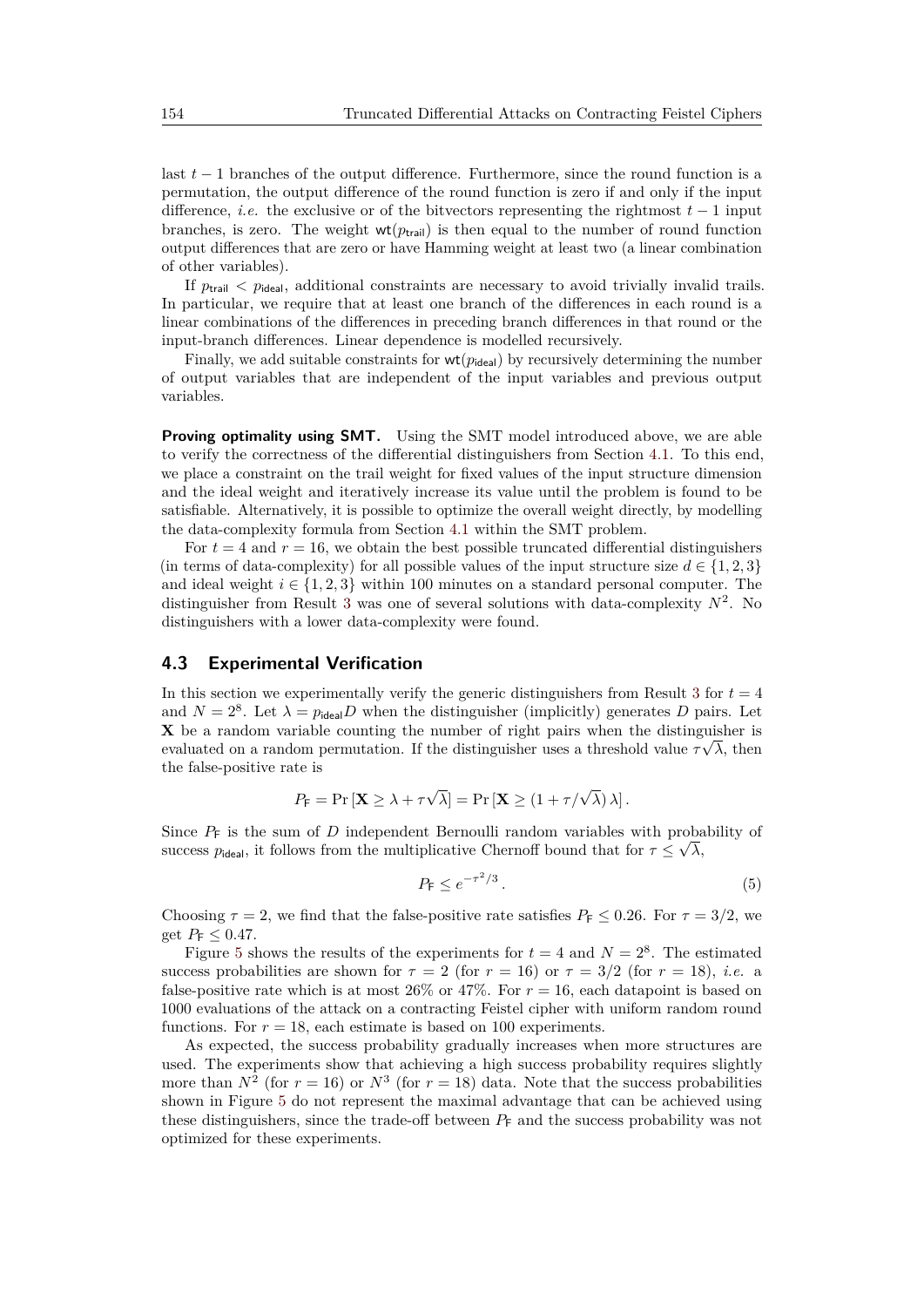<span id="page-14-1"></span>

**Figure 5:** Estimates of the success probability of the distinguishers from Result [3](#page-11-0) with  $t = 4$  and  $\tau = 2$  ( $r = 16$ ) or  $\tau = 3/2$  ( $r = 18$ ) as a function of the data-complexity (number of structures). The error bars correspond to 95% confidence intervals computed using the Clopper-Pearson method. Source code to reproduce this figure is available at <https://homes.esat.kuleuven.be/~tbeyne/contracting-feistels.zip>.

# <span id="page-14-0"></span>**5 Key-Recovery Attacks**

If the rounds functions  $F_1, \ldots, F_r$  of a contracting Feistel cipher are keyed permutations rather than random permutations, then it is of interest to consider key-recovery attacks in addition to distinguishers. For simplicity, assume that the last round key can take *N* possible values and the total key length is equal to the block size. This is the case for both SM4 and the instances of GMiMC-crf that are not vulnerable to the trivial attack from [\[Bon19\]](#page-17-4). The time-complexity of any key-recovery attack can then be at most around *N<sup>t</sup>* encryption operations.

The distinguisher on  $t^2 + t - 2$  rounds from Result [3](#page-11-0) could in theory be extended to a key-recovery attack on  $t^2 + t - 1$  rounds with data-complexity slightly larger (to ensure  $P_F$ is low enough) than  $N^{t-1}$  by guessing the last round key. However, the time-complexity of this attack would be slightly above  $N<sup>t</sup>$  *partial* encryptions, which is only a marginal improvement over brute-force in the most optimistic case.

More realistically, the  $t^2$ -round distinguisher from Result [3](#page-11-0) can be extended to a keyrecovery attack on  $t^2 + 1$  rounds with data-complexity close to  $N^{t-2}$  and time-complexity close to  $N^{t-1}$ . Again, the attack is based on guessing the last round key and partially decrypting the set of *Nt*−<sup>2</sup> ciphertexts. Suppose that we wish to reduce the number of candidates for the last round key by a fraction  $1/N^{1-\delta}$ . By [Equation 5](#page-13-1) in Section [4.3,](#page-13-0) this can be achieved by choosing the distinguisher's threshold  $\tau$  such that  $\exp(-\tau^2/3) \leq 1/N^{1-\delta}$ . Equivalently,

$$
\tau \geq \sqrt{3(1-\delta)\,\log N},
$$

where log denotes the natural logarithm.

By a similar reasoning as in the derivation of Equation [\(3\)](#page-8-2), the number of required pairs<br> $\sqrt{t}$ *D* must satisfy  $D(p_{\mathsf{real}} - p_{\mathsf{ideal}}) \ge \tau \sqrt{D p_{\mathsf{ideal}}}$ . Since  $p_{\mathsf{ideal}} \sim 1/N^2$  and  $p_{\mathsf{real}} - p_{\mathsf{ideal}} \sim N^{t-2}$ , it follows that

$$
D \ge \tau^2 p_{\text{ideal}} / (p_{\text{real}} - p_{\text{ideal}})^2 \approx \tau^2 N^{2t-4} \,.
$$

Since the input structures have dimension  $t - 2$ , the data-complexity becomes  $\tau^2 N^{t-2} =$  $3(1 - \delta)$  (log *N*)  $N^{t-2}$ . The overall time-complexity *T* of the attack is then

$$
T \approx N^{t-1+\delta} + 3\epsilon (1-\delta)(\log N) N^{t-1},
$$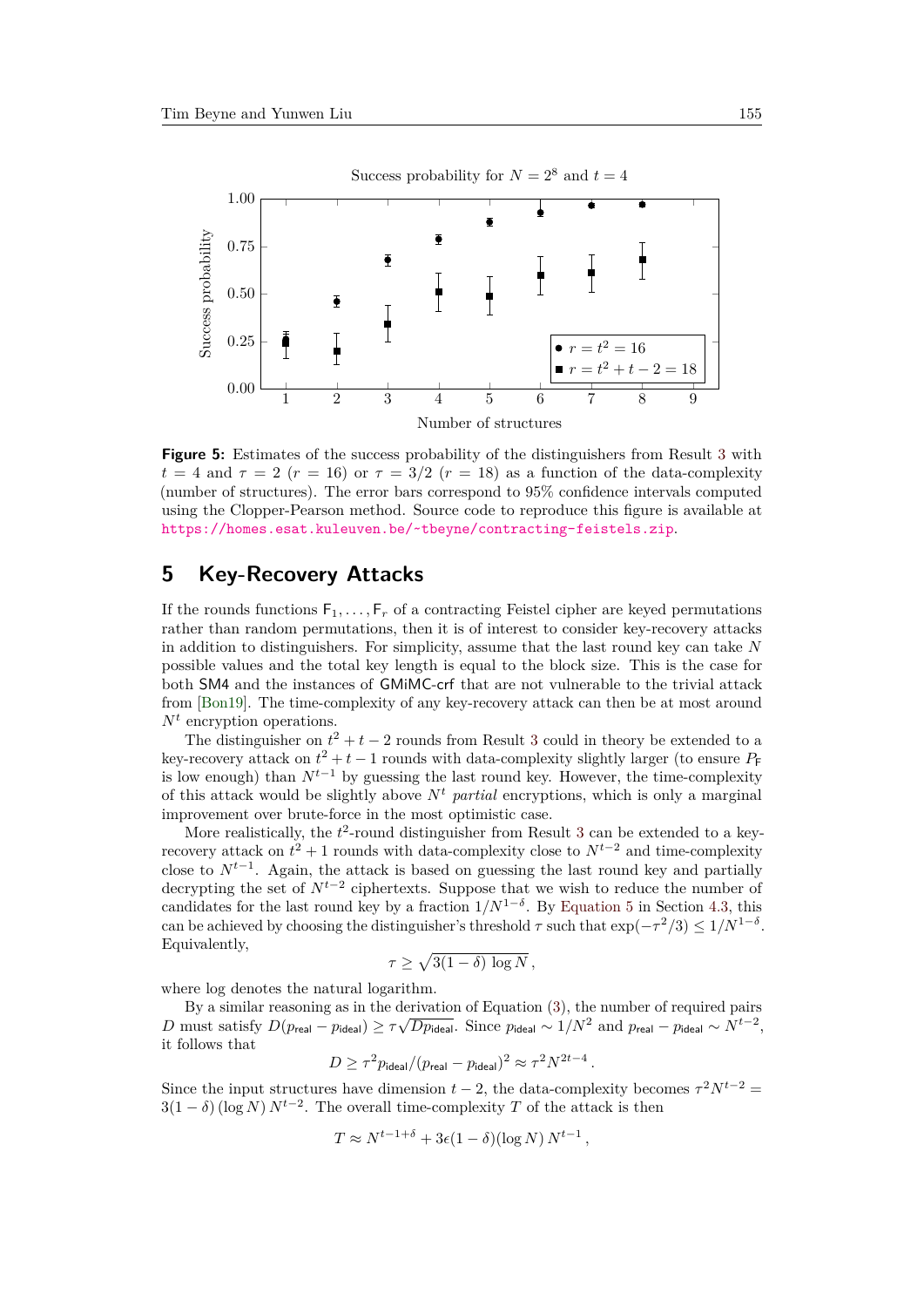*.*

assuming partial decryption takes  $\epsilon$  times the time of encryption. The first term is the remaining guessing cost and the second term is due to the partial decryption of the data. To minimize the time-complexity, the parameter  $\delta \in [0, 1)$  should be chosen to balance the terms. For instance, if  $N = 2^{32}$  and  $t = 4$  (the case of SM4), then with  $\delta = 0.06140$  we get

$$
T \approx 2^{97.96} + 2^{97.96} = 2^{98.96}
$$

This estimate assumes  $\epsilon = 1/16$ . The corresponding data-complexity is  $2^{69.96}$ .

Alternatively, one could guess more than one round key and rely on a distinguisher for a smaller number of rounds with a lower data-complexity. However, when optimizing for the number of rounds covered by the attack, this is typically not worthwhile because guessing one round key increases the time-complexity by an equal amount as increasing the length of the truncated differential by *t* rounds. Nevertheless, this approach is interesting in the low-data setting. Optimal trails for a smaller number of rounds can be obtained using the SMT model from Section [4.2,](#page-12-0) but we leave a detailed analysis of such attacks as future work.

# <span id="page-15-0"></span>**6 Application to GMiMC-crf and SM4**

We now briefly consider the impact of the generic distinguishers and key-recovery attacks from Section [4](#page-9-0) on GMiMC-crf and SM4. In both cases, we obtain improvements over the state of the art.

**GMiMC-crf.** As mentioned in Section [3,](#page-4-0) Result [1](#page-5-1) already implies a full-round distinguisher for some instances of GMIMC-crf. Using Result [3,](#page-11-0) we obtain a distinguisher for  $t^2 + t - 2$ rounds. We conclude that for large values of  $t$  (relative to  $\log_2 N$ ), the number of rounds of GMiMC-crf must be at least doubled. However, GMiMC-crf is typically instantiated with  $t \ll \log_2 N$  so that algebraic attacks are dominant. For these instances of the GMIMC-crf cipher, we do not obtain full-round attacks.

**SM4.** From Result [3,](#page-11-0) truncated differential distinguishers on 16- and 18-round SM4 can be obtained using  $2^{64}$  and  $2^{96}$  data respectively. As discussed in Section [5,](#page-14-0) the generic 16-round distinguisher can be converted into a 17-round key recovery attack with 2 69*.*96 data and 2 <sup>98</sup>*.*<sup>96</sup> time by guessing the last round key. We summarize the attacks on SM4 from our paper and compare them to the main attacks from the literature in Table [1.](#page-16-0)

In terms of the number of rounds covered, the best attacks are differential and linear type covering up to 24-round SM4. However, those attacks require a large amount of data and time. For instance, the 24-round linear attack requires  $2^{127}$  data and  $2^{127}$  time (as measured in arithmetic operations), which is close to the full codebook and the cost of a brute-force key search. Previous attacks on SM4 aiming at lower data- and time-complexity were presented by Guo *et al.* [\[GJNS16\]](#page-18-2), who give a 16-round key-recovery attack with data and time complexity of  $2^{99}$  using a generic meet-in-the-middle approach. Our 16-round truncated differential distinguisher only requires 2 <sup>64</sup> data, which significantly improves over their attack. Our 17-round key-recovery attack has a similar time-complexity, but a much lower data-complexity.

As far as we know, there is no direct analysis of differential or linear attacks on 16- or 17-round SM4. To make a reasonable comparison, we consider previous differential and linear attacks with a reduced number of rounds. We claim that our 17-round key-recovery attack improves over reduced-round variants of previous work, for the same or similar data-complexity. This claim is motivated by the analysis below. For brevity, we assume the reader is familiar with previous attacks on SM4.

The differential attack from Zhao *et al.* [\[ZLW18\]](#page-19-3) is very similar to that of Su *et al.* [\[SWZ11\]](#page-19-4), so the latter will be used for reference below. Both attacks are based on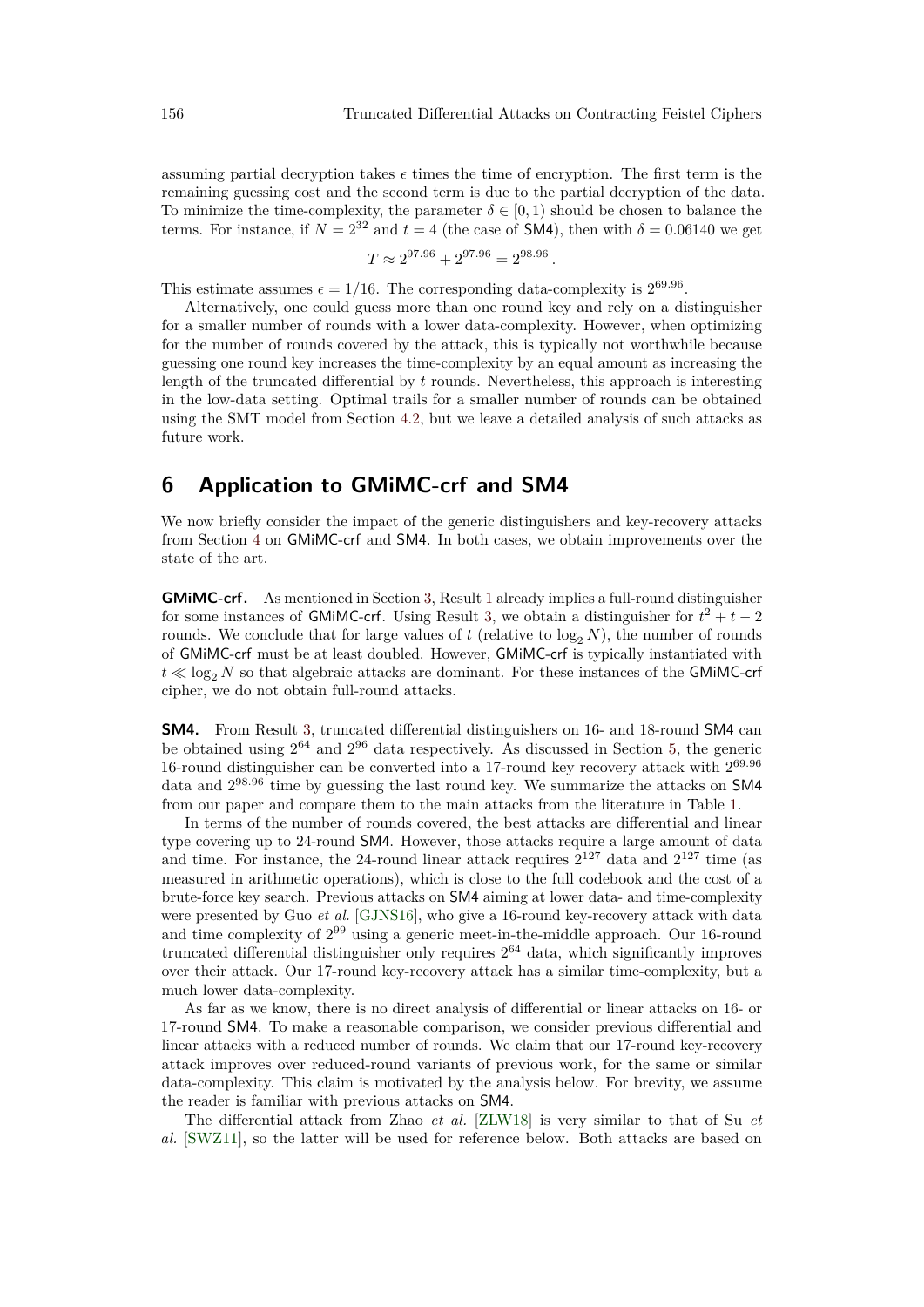$\overline{a}$ 

| Attack Type             | Rounds | Data      | Time      | Reference                             |
|-------------------------|--------|-----------|-----------|---------------------------------------|
| Differential            | 12     | $2^{67}$  | $2^{67}$  | $\left[\text{SWZ}11\right]^{\dagger}$ |
|                         | 21     | $2^{118}$ | $2^{127}$ | [ZZW08a]                              |
|                         | 22     | $2^{117}$ | $2^{112}$ | [ZWFS09]                              |
| Multiple differential   | 23     | $2^{118}$ | $2^{127}$ | [SWZ11]                               |
|                         | 21     | $2^{104}$ | $2^{114}$ | [SG16]                                |
|                         | 23     | $2^{114}$ | $2^{127}$ | [ZLW18]                               |
| Linear                  | 22     | $2^{117}$ | 2112      | <b>ER09</b>                           |
|                         | 23     | $2^{120}$ | $2^{122}$ | [LLWW17]                              |
|                         | 24     | $2^{127}$ | $2^{127}$ | [LLWW17]                              |
| Multiple linear         | 22     | $2^{112}$ | $2^{124}$ | [LGZ10]                               |
|                         | 23     | $2^{127}$ | $2^{127}$ | [CN11]                                |
| Multidimensional linear | 23     | $2^{123}$ | $2^{123}$ | [LC14]                                |
| Boomerang               | 18     | $2^{120}$ | $2^{117}$ | [KKHS08]                              |
| Rectangle               | 16     | $2^{125}$ | $2^{116}$ | [ZZW08b]                              |
|                         | 18     | $2^{124}$ | 2113      | KKHS08                                |
|                         | 18     | $2^{127}$ | $2^{104}$ | [KWX13]                               |
| Impossible differential | 16     | $2^{105}$ | $2^{107}$ | [Lu08]                                |
|                         | 16     | $2^{117}$ | $2^{132}$ | [TD08]                                |
|                         | 17     | $2^{117}$ | $2^{132}$ | [Wan 10]                              |
|                         | 18     | $2^{117}$ | $2^{132}$ | SWX12                                 |
| Meet-in-the-middle      | 16     | $2^{99}$  | $2^{99}$  | [GJNS16]                              |
| Truncated differential  | 16     | $2^{64}$  | $2^{64}$  | $\text{Ours}^{\dagger}$               |
|                         | 17     | 270       | 299       | Ours                                  |
|                         | 18     | $2^{96}$  | $2^{96}$  | $\text{Ours}^{\dagger}$               |

<span id="page-16-0"></span>**Table 1:** An overview of attacks on the SM4 block cipher. Attacks marked by  $\dagger$  are distinguishers, the others are key-recovery attacks.

multiple 19-round differentials with the same output difference. The key-recovery appends four rounds. If the 19 round differentials are restricted to 12 rounds, they have probabilities between  $2^{-84}$  and  $2^{-82}$ . As each structure of  $2^{33}$  plaintexts contains  $2^{46}$  pairs, the resulting data-complexity would be around  $2^{70}$ . However, following [\[SWZ11,](#page-19-4) §5.1], appending five rounds for the key-recovery attack would have a time-complexity larger than  $2^{99}$ , in particular because there are very little conditions that can be used to filter pairs in the last round.

More generally, we cannot use any known 13-round differentials because their probability is too low. There exist other 12-round characteristics with higher probability (optimally  $2^{-67}$ , according to [\[SWZ11\]](#page-19-4)), but the key-recovery heavily depends on the structure of the output differences so the analysis from [\[SWZ11,](#page-19-4)[ZLW18\]](#page-19-3) is then not directly applicable. In any case, a five-round extension by key-recovery with a time-complexity below  $2^{99}$  is questionable.

The other attacks in Table [1](#page-16-0) covering more than 18 rounds are linear attacks. Liu *et al.* [\[LLWW17\]](#page-18-8) propose to use a three-round iterative approximation with absolute correlation  $2^{-3r}$  for *r* rounds. For 19 rounds this gives an absolute correlation of  $2^{-57}$ , and key-recovery extends this by four rounds. To set up a round-reduced variant of this attack with  $\leq 2^{70}$  data, the approximation can be extended to at most 11 rounds (absolute correlation  $2^{-33}$ ). However, the key-recovery should then cover 6 rounds, which is not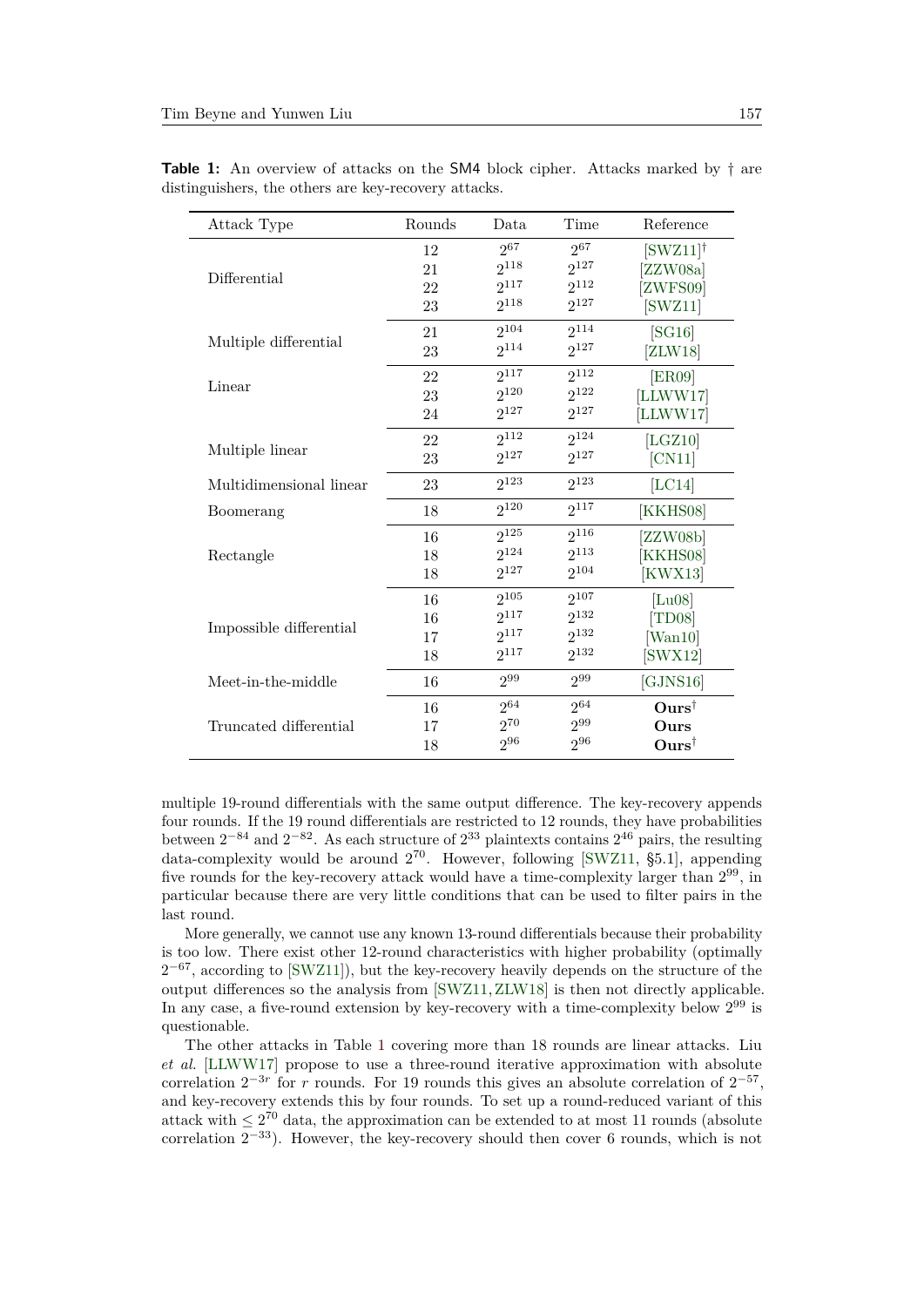realistic since 80 bits already have to be guessed for just four rounds.

The work by Liu *et al.* [\[LC14\]](#page-18-10) is a multidimensional linear attack, but it only uses 25 linear approximations (extended to 64 in order to apply a multidimensional analysis) and their absolute correlations are lower than those from [\[LLWW17\]](#page-18-8). The key-recovery appends four rounds and extending this would drive up the time-complexity even more.

Cho and Nyberg [\[CN11\]](#page-17-7) rely on the 5-round iterative approximations from [\[ER09\]](#page-17-6). These have absolute correlation  $2^{-18.4}$  in the last two rounds. Hence, for 13 rounds, the absolute correlation would be  $2^{-36.8}$ . This gives a data-complexity of around  $2^{73.6}$ . Using multiple approximations as in [\[CN11\]](#page-17-7), a rough estimate suggests a data-complexity similar to that of our 17-round key-recovery attack. However, this improvement will only be achieved if some internal roundkey bits are guessed (signs of the correlations must be guessed). Due to this, the key-recovery strategy of [\[CN11\]](#page-17-7) only covers three rounds. In particular, they guess 88 key bits from the initial and final rounds as well as 34 internal roundkey bits. Hence, only a 16 round key-recovery attack is obtained and with a time-complexity above  $2^{99}$ .

# **References**

- <span id="page-17-0"></span>[AGP<sup>+</sup>19] Martin R. Albrecht, Lorenzo Grassi, Léo Perrin, Sebastian Ramacher, Christian Rechberger, Dragos Rotaru, Arnab Roy, and Markus Schofnegger. Feistel structures for MPC, and more. In Kazue Sako, Steve Schneider, and Peter Y. A. Ryan, editors, *ESORICS 2019, Part II*, volume 11736 of *LNCS*, pages 151–171. Springer, Heidelberg, September 2019.
- <span id="page-17-3"></span>[BCD<sup>+</sup>20] Tim Beyne, Anne Canteaut, Itai Dinur, Maria Eichlseder, Gregor Leander, Gaëtan Leurent, María Naya-Plasencia, Léo Perrin, Yu Sasaki, Yosuke Todo, and Friedrich Wiemer. Out of oddity - new cryptanalytic techniques against symmetric primitives optimized for integrity proof systems. In Daniele Micciancio and Thomas Ristenpart, editors, *CRYPTO 2020, Part III*, volume 12172 of *LNCS*, pages 299–328. Springer, Heidelberg, August 2020.
- <span id="page-17-5"></span>[BG09] Céline Blondeau and Benoît Gérard. On the data complexity of statistical attacks against block ciphers (full version). Cryptology ePrint Archive, Report 2009/064, 2009. <https://eprint.iacr.org/2009/064>.
- <span id="page-17-4"></span>[Bon19] Xavier Bonnetain. Collisions on Feistel-MiMC and univariate GMiMC. Cryptology ePrint Archive, Report 2019/951, 2019. [https://eprint.iacr.org/](https://eprint.iacr.org/2019/951) [2019/951](https://eprint.iacr.org/2019/951).
- <span id="page-17-2"></span>[BS91] Eli Biham and Adi Shamir. Differential cryptanalysis of DES-like cryptosystems. In Alfred J. Menezes and Scott A. Vanstone, editors, *CRYPTO'90*, volume 537 of *LNCS*, pages 2–21. Springer, Heidelberg, August 1991.
- <span id="page-17-7"></span>[CN11] Joo Yeon Cho and Kaisa Nyberg. Improved linear cryptanalysis of SMS4 block cipher. In *Workshop Record of SKEW 2011*, 2011.
- <span id="page-17-1"></span>[Dt08] Whitfield Diffie and George Ledin (translators). SMS4 encryption algorithm for wireless networks. Cryptology ePrint Archive, Report 2008/329, 2008. <https://eprint.iacr.org/2008/329>.
- <span id="page-17-6"></span>[ER09] Jonathan Etrog and Matthew J. B. Robshaw. The cryptanalysis of reducedround SMS4. In Roberto Maria Avanzi, Liam Keliher, and Francesco Sica, editors, *SAC 2008*, volume 5381 of *LNCS*, pages 51–65. Springer, Heidelberg, August 2009.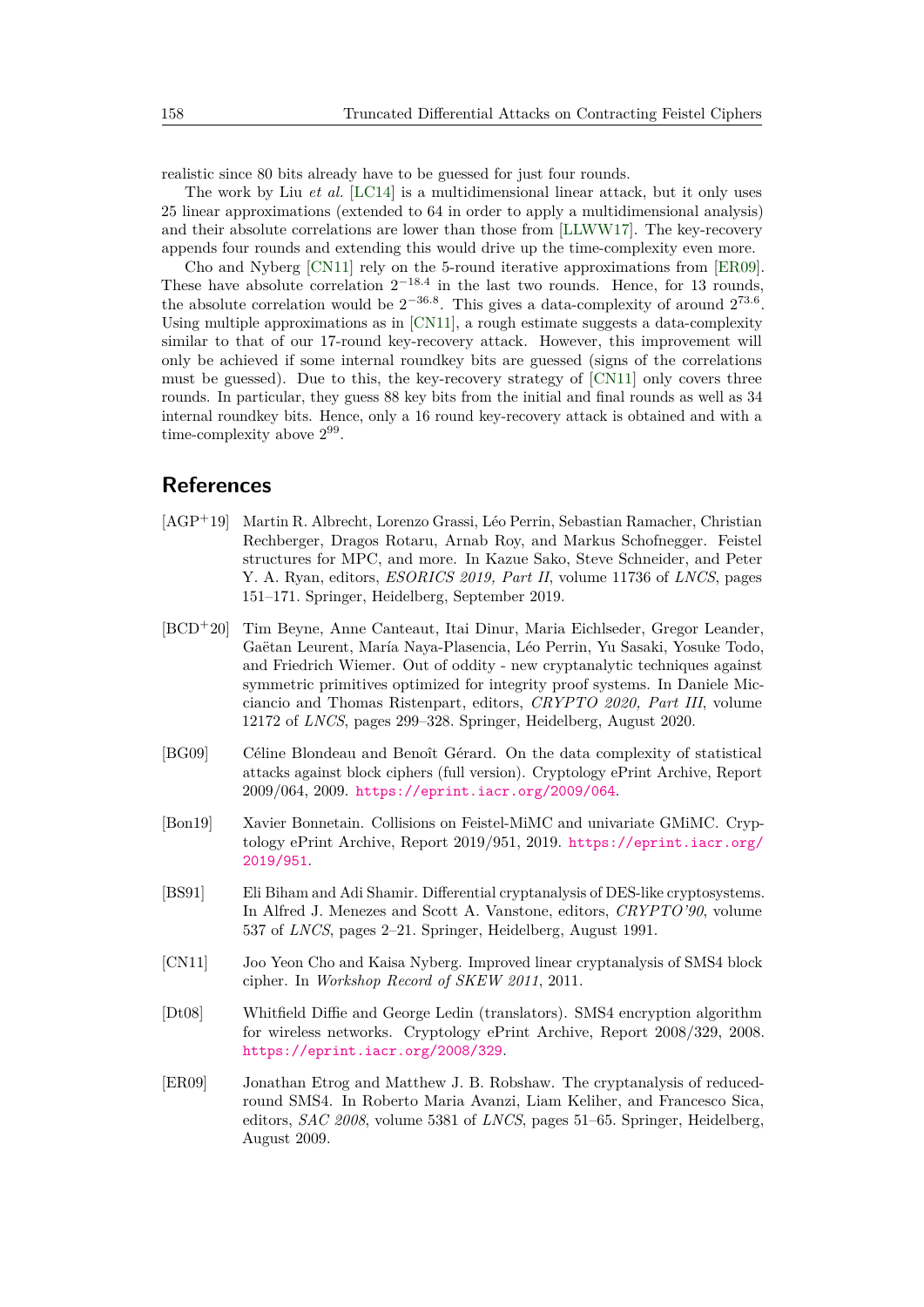- <span id="page-18-2"></span>[GJNS16] Jian Guo, Jérémy Jean, Ivica Nikolic, and Yu Sasaki. Meet-in-the-middle attacks on classes of contracting and expanding Feistel constructions. *IACR Trans. Symm. Cryptol.*, 2016(2):307–337, 2016. [https://tosc.iacr.org/](https://tosc.iacr.org/index.php/ToSC/article/view/576) [index.php/ToSC/article/view/576](https://tosc.iacr.org/index.php/ToSC/article/view/576).
- <span id="page-18-11"></span>[KKHS08] Taehyun Kim, Jongsung Kim, Seokhie Hong, and Jaechul Sung. Linear and differential cryptanalysis of reduced SMS4 block cipher. Cryptology ePrint Archive, Report 2008/281, 2008. <https://eprint.iacr.org/2008/281>.
- <span id="page-18-5"></span>[Knu95] Lars R. Knudsen. Truncated and higher order differentials. In Bart Preneel, editor, *FSE'94*, volume 1008 of *LNCS*, pages 196–211. Springer, Heidelberg, December 1995.
- <span id="page-18-12"></span>[KWX13] Xianglong Kong, Wei Wang, and Qiuliang Xu. Improved rectangle attack on SMS4 reduced to 18 rounds. In *Ninth International Conference on Computational Intelligence and Security, CIS 2013, Emei Mountain, Sichan Province, China, December 14-15, 2013*, pages 575–578. IEEE Computer Society, 2013.
- <span id="page-18-10"></span>[LC14] Mingjie Liu and Jiazhe Chen. Improved linear attacks on the chinese block cipher standard. *J. Comput. Sci. Technol.*, 29(6):1123–1133, 2014.
- <span id="page-18-9"></span>[LGZ10] Zhiqiang Liu, Dawu Gu, and Jing Zhang. Multiple linear cryptanalysis of reduced-round SMS4 block cipher. *Chinese Journal of Electronics*, 19-3:389– 393, 2010.
- <span id="page-18-8"></span>[LLWW17] Yu Liu, Huicong Liang, Wei Wang, and Meiqin Wang. New linear cryptanalysis of chinese commercial block cipher standard SM4. *Secur. Commun. Networks*, 2017:1461520:1–1461520:10, 2017.
- <span id="page-18-6"></span>[LMM91] Xuejia Lai, James L. Massey, and Sean Murphy. Markov ciphers and differential cryptanalysis. In Donald W. Davies, editor, *EUROCRYPT'91*, volume 547 of *LNCS*, pages 17–38. Springer, Heidelberg, April 1991.
- <span id="page-18-1"></span>[LR86] Michael Luby and Charles Rackoff. How to construct pseudo-random permutations from pseudo-random functions (abstract). In Hugh C. Williams, editor, *CRYPTO'85*, volume 218 of *LNCS*, page 447. Springer, Heidelberg, August 1986.
- <span id="page-18-13"></span>[Lu08] Jiqiang Lu. Attacking reduced-round versions of the SMS4 block cipher in the Chinese WAPI standard. In Sihan Qing, Hideki Imai, and Guilin Wang, editors, *ICICS 07*, volume 4861 of *LNCS*, pages 306–318. Springer, Heidelberg, December 2008.
- <span id="page-18-7"></span>[NPB14] Aina Niemetz, Mathias Preiner, and Armin Biere. Boolector 2.0. *J. Satisf. Boolean Model. Comput.*, 9(1):53–58, 2014.
- <span id="page-18-0"></span>[Nyb96] Kaisa Nyberg. Generalized Feistel networks. In Kwangjo Kim and Tsutomu Matsumoto, editors, *ASIACRYPT'96*, volume 1163 of *LNCS*, pages 91–104. Springer, Heidelberg, November 1996.
- <span id="page-18-4"></span>[Pat04] Jacques Patarin. Security of random Feistel schemes with 5 or more rounds. In Matthew Franklin, editor, *CRYPTO 2004*, volume 3152 of *LNCS*, pages 106–122. Springer, Heidelberg, August 2004.
- <span id="page-18-3"></span>[PNB06] Jacques Patarin, Valérie Nachef, and Côme Berbain. Generic attacks on unbalanced Feistel schemes with contracting functions. In Xuejia Lai and Kefei Chen, editors, *ASIACRYPT 2006*, volume 4284 of *LNCS*, pages 396–411. Springer, Heidelberg, December 2006.